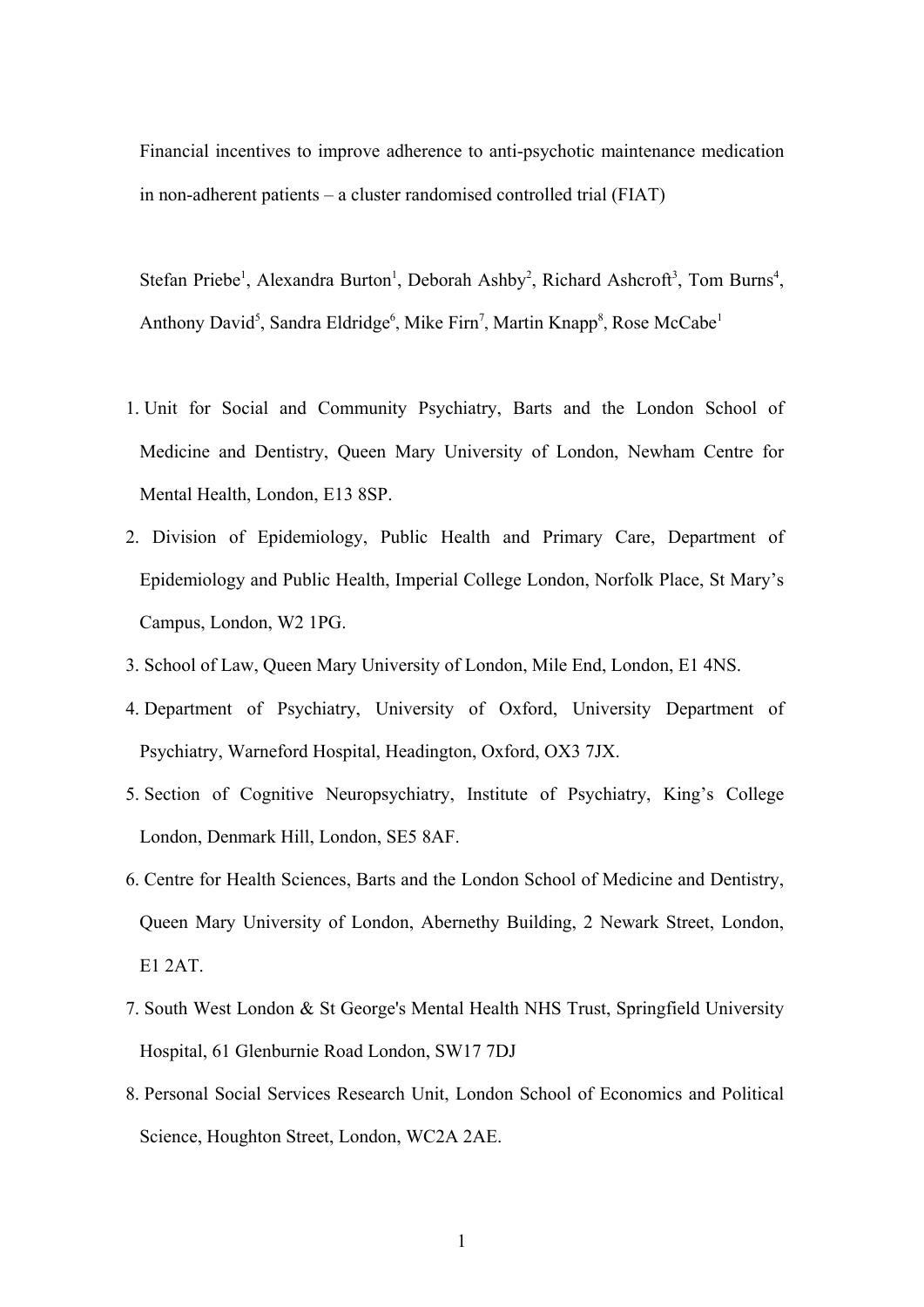SP: s.priebe@qmul.ac.uk AB: a.burton@qmul.ac.uk DA: deborah.ashby@imperial.ac.uk RA: r.ashcroft@qmul.ac.uk TB: tom.burns@psych.ox.ac.uk AD: a.david@iop.kcl.ac.uk SE: s.eldridge@qmul.ac.uk MF: mike.firn@swlstg-tr.nhs.uk MK: m.knapp@lse.ac.uk RM: r.mccabe@qmul.ac.uk

# **Corresponding author:**

Stefan Priebe, Unit for Social and Community Psychiatry, Newham Centre for Mental

Health, Glen Road, London, E13 8SP. s.priebe@qmul.ac.uk

Telephone: +44 (0)20 7540 4210

Fax: +44 (0)20 7540 2976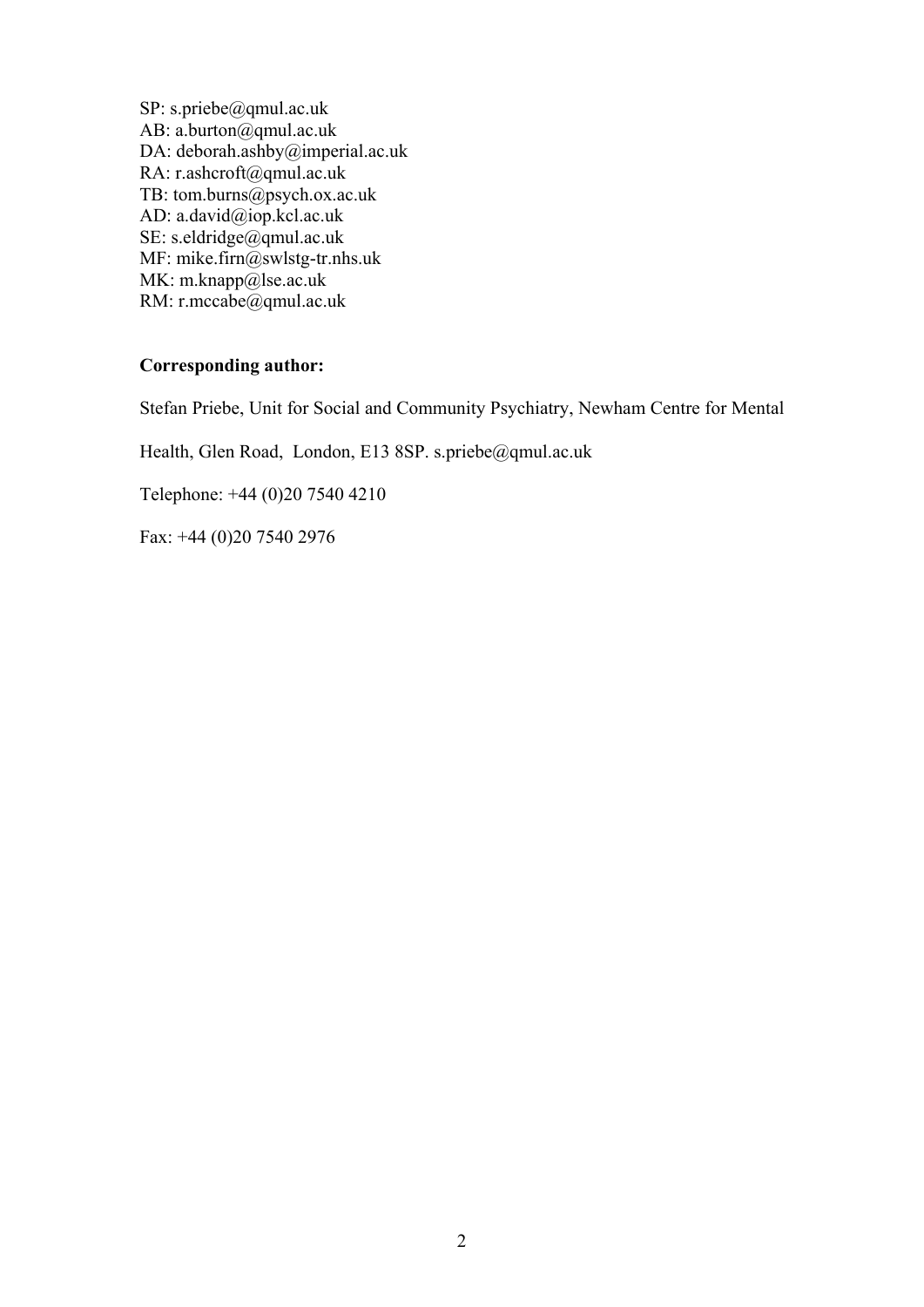## **Abstract**

#### **Background**

Various interventions have been tested to achieve adherence to anti-psychotic maintenance medication in non-adherent patients with psychotic disorders, and there is no consistent evidence for the effectiveness of any established intervention. The effectiveness of financial incentives in improving adherence to a range of treatments has been demonstrated; no randomised controlled trial however has tested the use of financial incentives to achieve medication adherence for patients with psychotic disorders living in the community.

## **Methods/Design**

In a cluster randomised controlled trial, 34 mental health teams caring for difficult to engage patients in the community will be randomly allocated to either the intervention group, where patients will be offered a financial incentive for each anti-psychotic depot medication they receive over a 12 month period, or the control group, where all patients will receive treatment as usual. We will recruit 136 patients with psychotic disorders who use these services and who have problems adhering to antipsychotic depot medication, although all conventional methods to achieve adherence have been tried. The primary outcome will be adherence levels, and secondary outcomes are global clinical improvement, number of voluntary and involuntary hospital admissions, number of attempted and completed suicides, incidents of physical violence, number of police arrests, number of days spent in work/training/education, subjective quality of life and satisfaction with medication. We will also establish the cost effectiveness of offering financial incentives.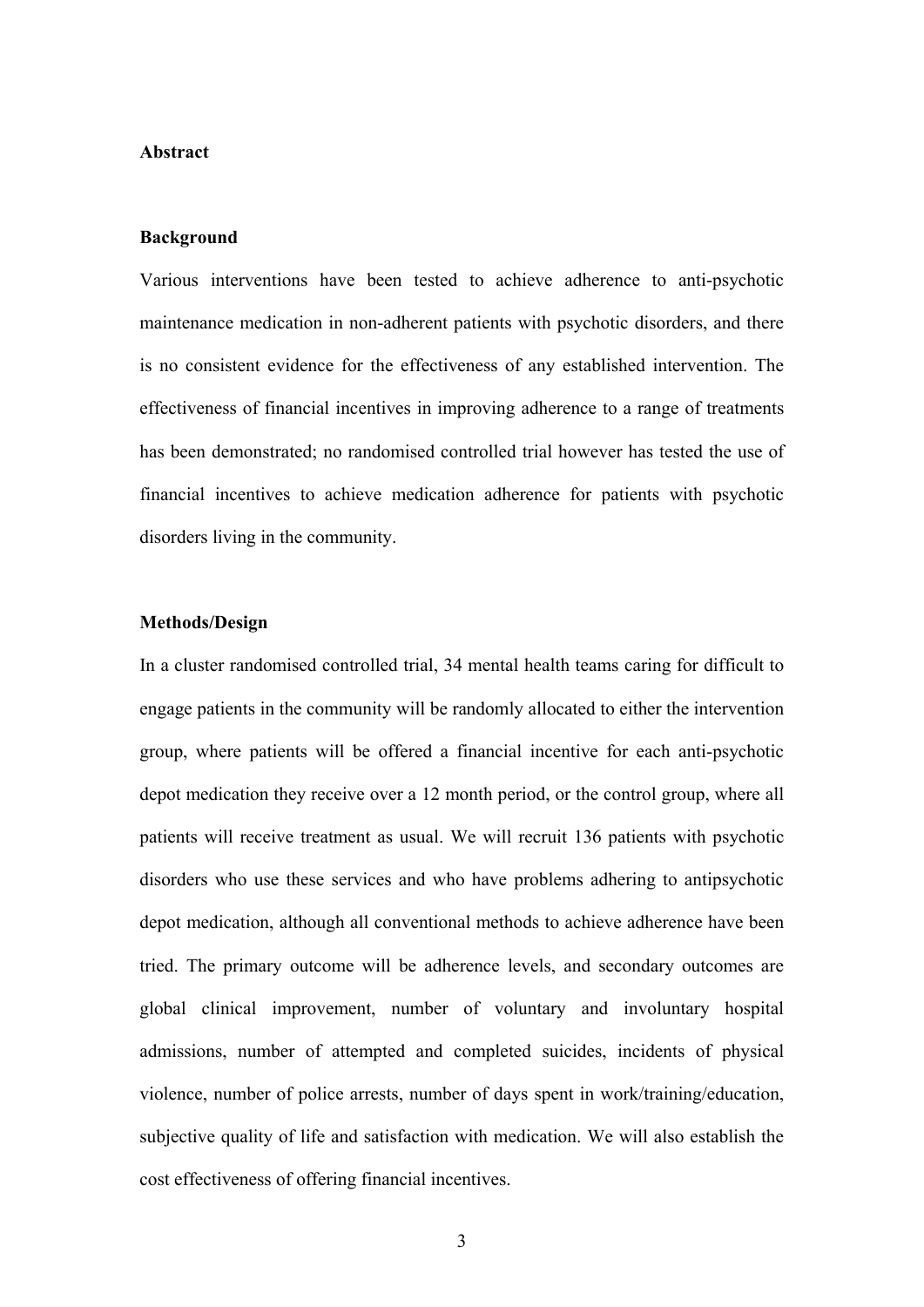# **Discussion**

The study aims to provide new evidence on the effectiveness and cost effectiveness of offering financial incentives to patients with psychotic disorders to adhere to antipsychotic maintenance medication. If financial incentives improve adherence and lead to better health and social outcomes, they may be recommended as one option to improve the treatment of non-adherent patients with psychotic disorders.

**Trial Registration:** Current controlled trials ISRCTN77769281.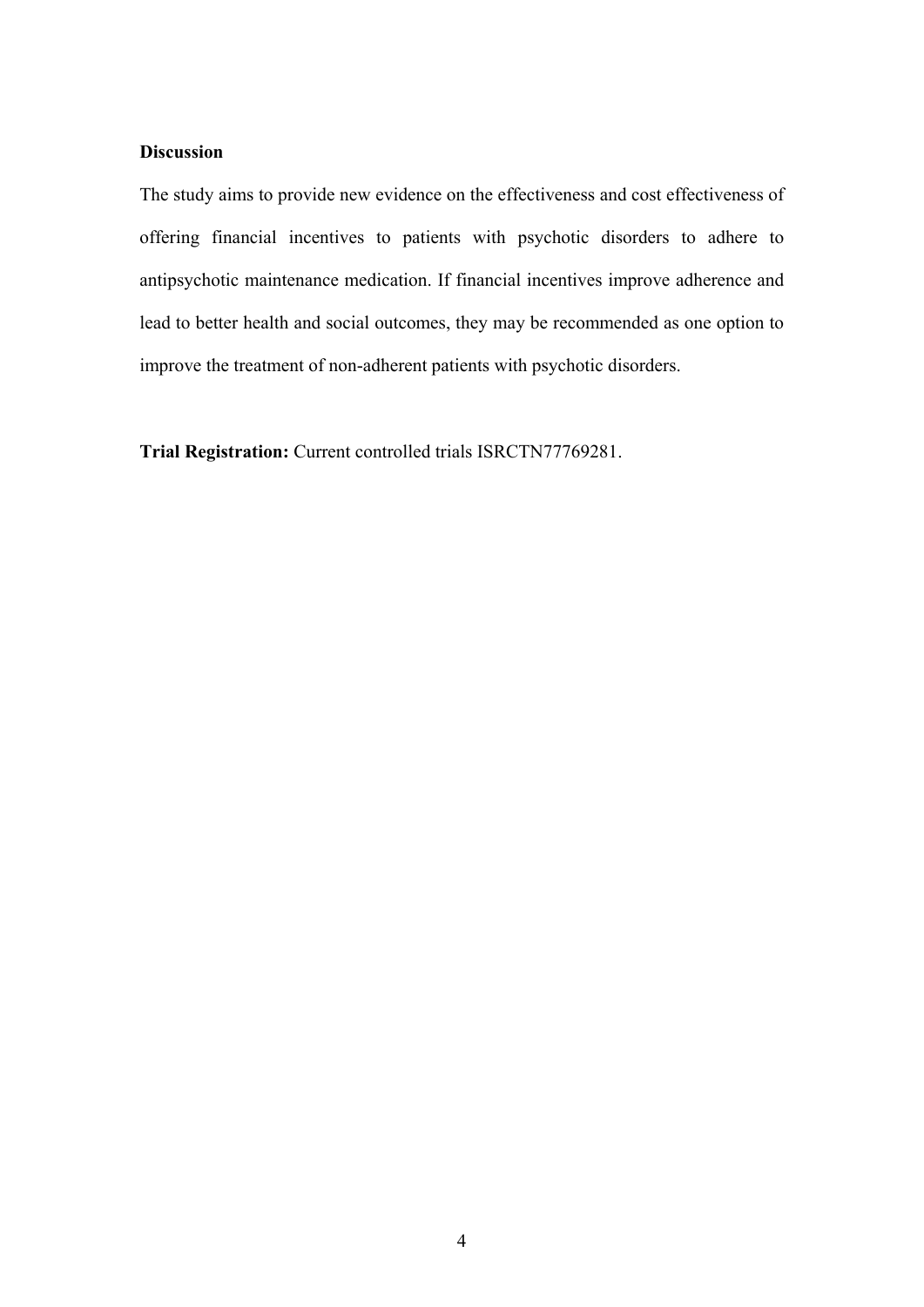## **Background**

Various clinical interventions have been tested to achieve adherence in non-adherent patients with psychotic disorders, including compliance therapy, psychotherapy, family education, telephone prompting and psycho education. A review focusing on studies involving patients with chronic health problems [1] and a meta-analysis of studies to enhance adherence in psychiatric patients [2] found a modest effect of some interventions (effect size of .36 in psychiatric patients). Yet, there is no consistent evidence for any intervention to significantly improve medication adherence in nonadherent community patients with psychotic disorders.

Guiffrida and Togerson, 1997 [3] conducted a systematic review on financial incentives to increase adherence to health care treatments. They identified 11 randomised controlled trials, all from the USA. In 10 studies financial incentives enhanced adherence to anti-tuberculosis drugs, dental care, a weight reduction programme, substance dependency treatment, and anti hypertensive medication with odds ratios of up to 7 for anti-tuberculosis treatment. Only one study in the review addressed a mental health issue, i.e. adherence to cocaine dependency treatment. One non-randomised study of patients with dual diagnosis found that modest rewards enhanced attendance to the programme [4].

Since there is no published review specifically on studies in patients with mental health problems, we conducted our own review. The following databases were searched for studies: AMED, EBM, EMBASE, MEDLINE and PsycINFO. The following keywords were combined simultaneously to identify studies: medication, therapy, appointment, compliance, adherence, mental health, mental illness and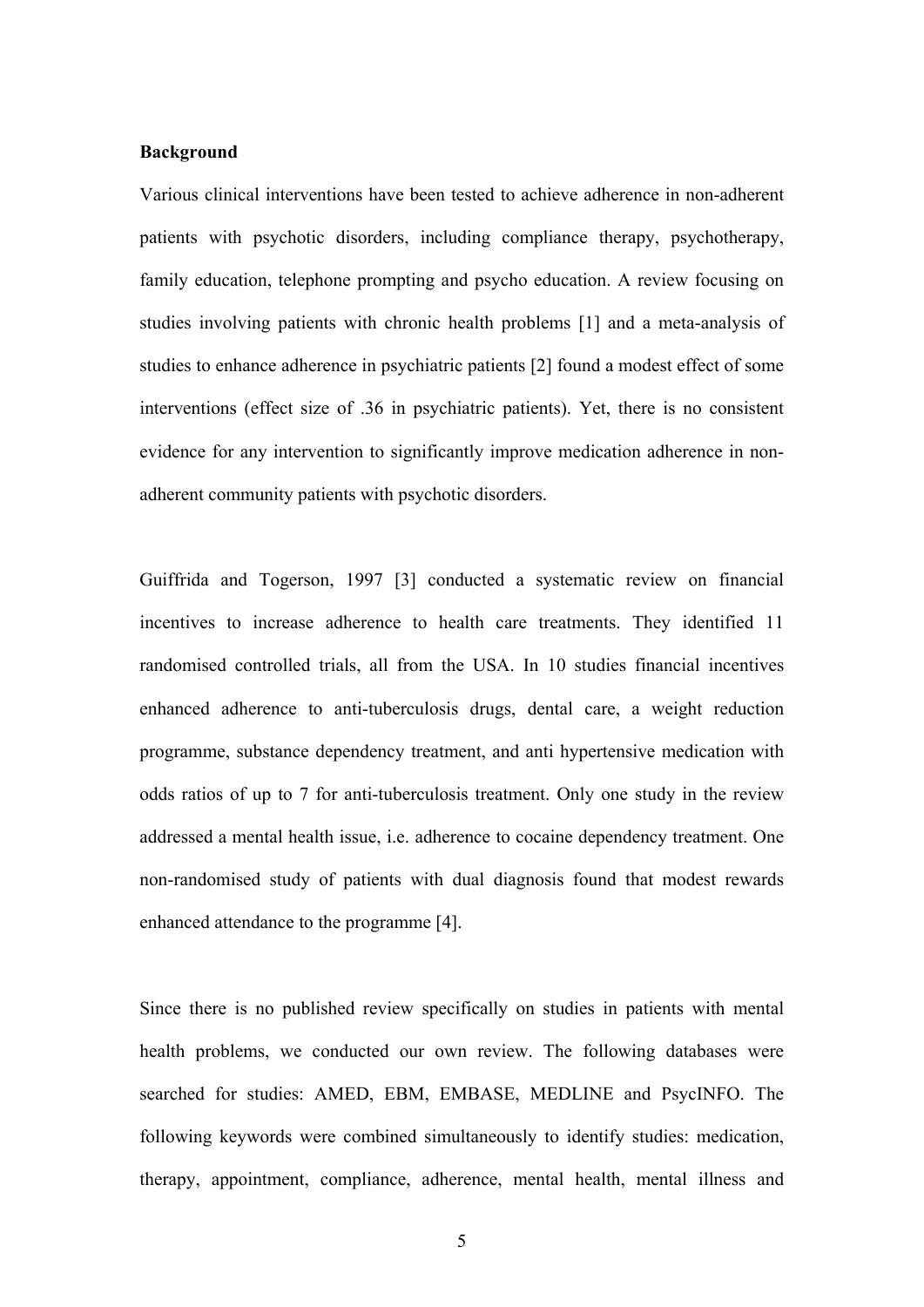psychiatr, with the terms incentive, compliance, money, payment, contingency management, voucher and material. We found 13 USA based studies [4-16] where incentives have been used to encourage adherence to treatment in people with mental health problems, 10 of which included people with substance misuse and mental health problems. One study was carried out in the UK [17]. Treatment included attendance of therapeutic sessions and out-patient clinics, and abstinence from smoking or substance abuse. Incentives offered were in the form of a direct payment of vouchers, money or tokens. Nine out of the fourteen studies were within-subjects designs and four studies were controlled trials. Two controlled trials examined the effect of offering incentives to promote abstinence from substances, one studied active involvement in inpatient group meetings and one combined attendance at compensated work therapy and abstinence from substances. In all of the studies, the individuals' adherence/abstinence was significantly improved when incentives were offered. In half of the studies, the improvement in outcome was maintained even when the incentive had been taken away. None of these studies referred to any problems or concerns raised in offering incentives. Yet, we did not find a single controlled study testing financial incentives to improve medication adherence in patients with mental health disorders.

A recent publication from the UK reported the use of financial incentives in nonadherent patients in Assertive Outreach Teams (AOTs) [17]. Four out of 5 patients who were offered the scheme accepted. All had improved adherence to medication and three remained without hospital admissions throughout the observation period although they had been frequently admitted before the scheme. No wider research has so far been published.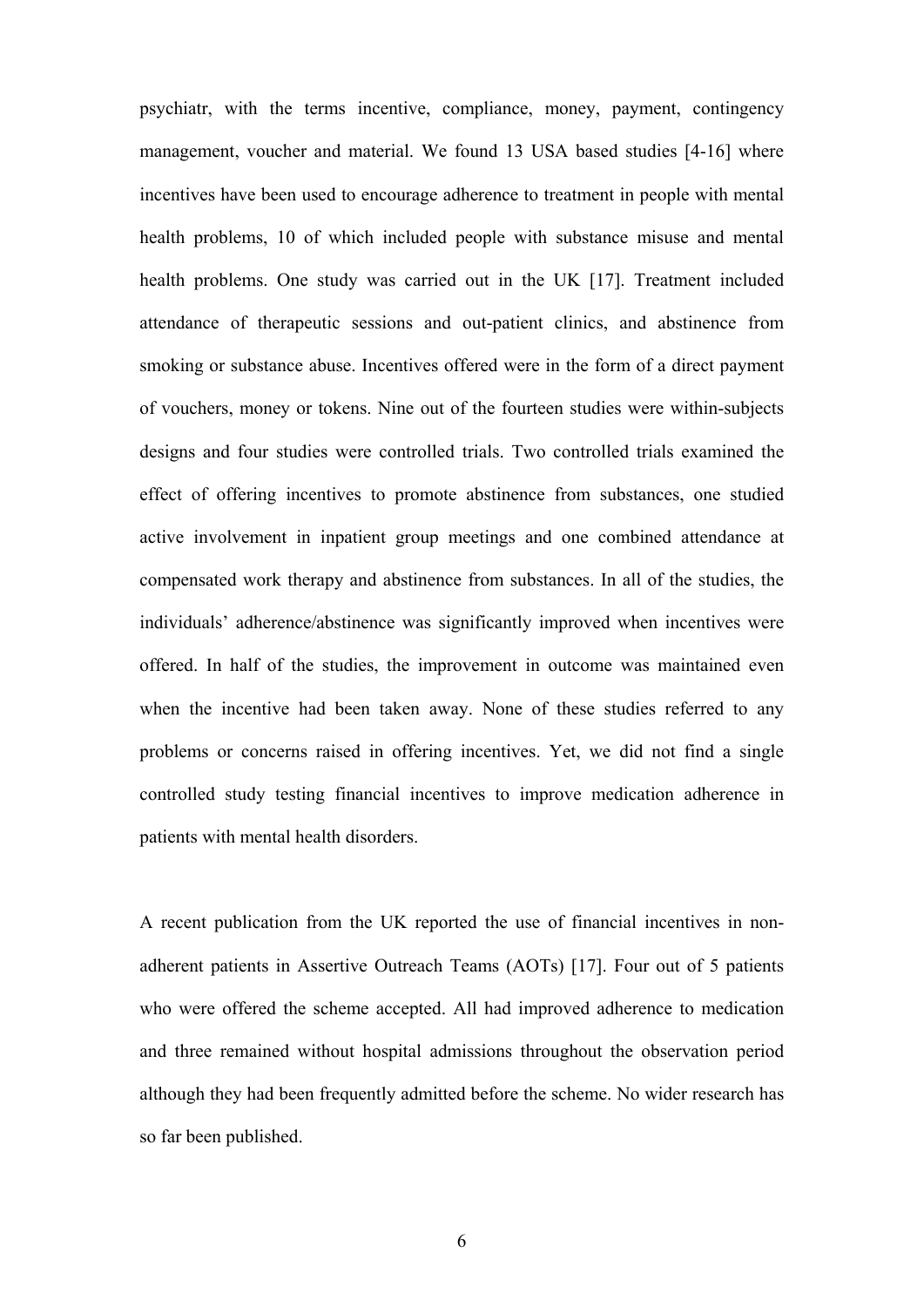The use of financial incentives to increase adherence to anti-psychotic medication also raises ethical concerns as shown in a survey of AOT managers in England [18]. A recent study (Priebe et al, in preparation) explored the views and attitudes of different stakeholder groups related to the use of financial incentives in mental health care. Practically all stakeholder groups identified the issue of effectiveness as critical for their view of the intervention and asked for systematic research to establish its effectiveness.

A clinical trial on the effectiveness of financial incentives will inform the ethical debate on the principle of providing such an intervention [18]. One of four categories for judging the ethical dimension of medical interventions is their beneficence [19]. Beneficence is closely linked to effectiveness, and identifying effectiveness requires a randomised controlled trial. Although there may be various indications that financial incentives are likely to increase adherence to anti-psychotic maintenance medication in previously non-adherent patients, the effectiveness and cost-effectiveness of the intervention has never been established in a randomised design, and a randomised controlled trial is required before the wider use of the intervention should be recommended.

## **Method**

#### **Design**

In a cluster randomised controlled trial, community teams caring for patients with psychotic disorders in the community, currently AOTs, will be randomly allocated to the intervention group or control condition. The allocation of teams, and not individual patients, will prevent contamination of practice within teams and facilitate the assessment of overall experiences in teams with the practice. It will also make it possible for teams in the experimental group to offer financial incentives to further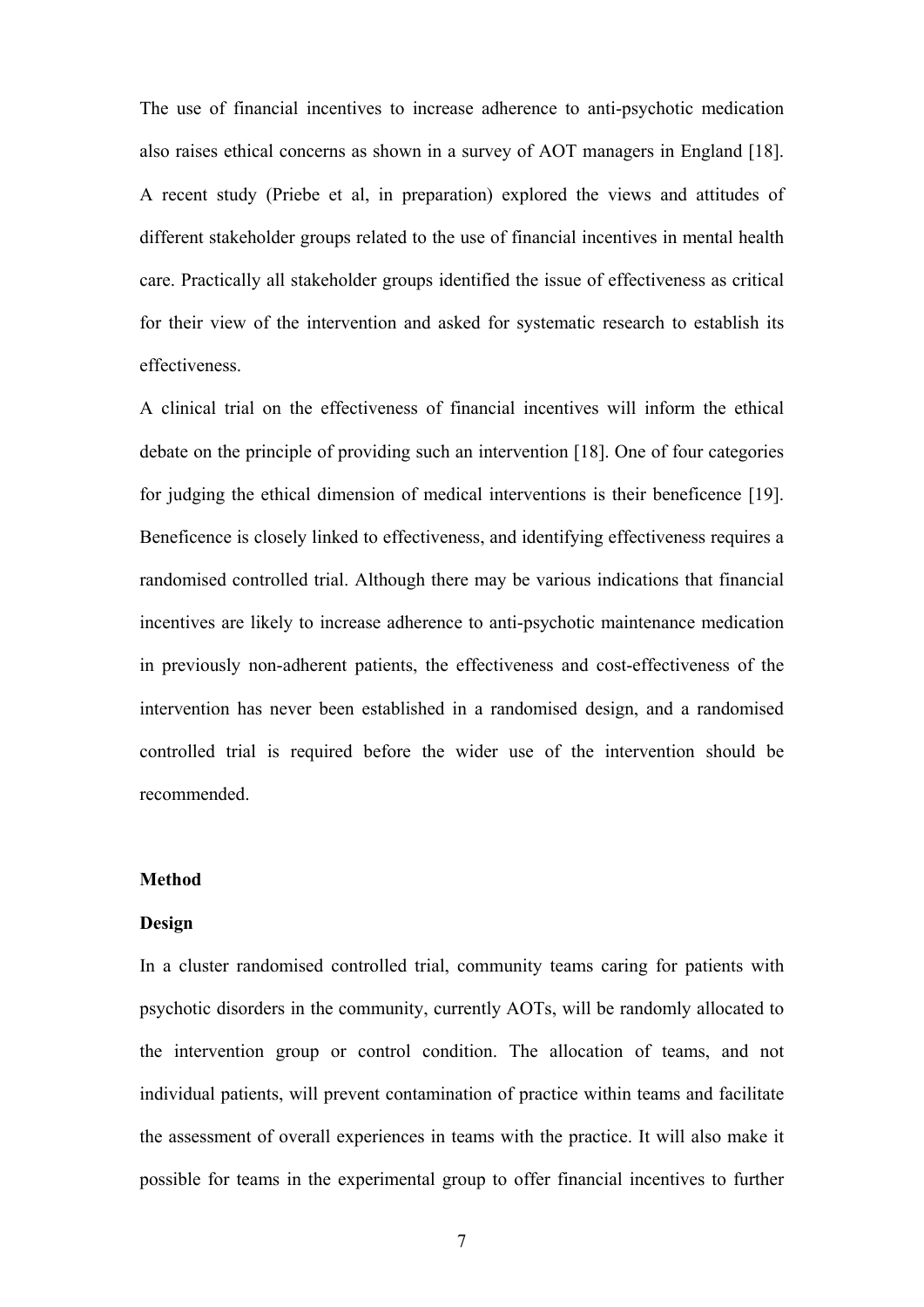patients outside the study, without compromising the study design. Teams might consider this to avoid a sense of unfairness among patients cared for by the same team or simply to have more patients benefiting from the intervention. Outcomes will be analysed on the level of individual patients. The effect of clustering of patients within teams will be controlled for in a mixed effects model. The trial will not be 'blind', as masking of patients and clinicians is impossible. Yet, the primary outcome criterion (percentage of injections taken) and secondary outcomes, with the exceptions of global clinical improvement which is rated by clinicians and subjective quality of life and treatment satisfaction which is rated by patients, can be obtained objectively and are taken from the medical records, and should therefore not be influenced by lack of masking.

AOTs will first be approached and informed about the study through the National Forum for Assertive Outreach and local collaborators at study centres in London, Oxford and Liverpool. We will approach around 100 AOTs that are based within reasonable distance of the study sites so that regular travelling to the teams is realistic. AOTs will receive information about the study on regional and national meetings of AOTs and material circulated through email. This will be followed up by direct telephone calls of the director of the National Forum for Assertive Outreach and other members of the research team including the research assistants. Although we expect that a number of teams will object to either the practice of offering financial incentives or being randomly allocated within a research design or both, informal consultations showed that we can expect more than 36 teams to volunteer for participation in the study. To include an AOT in the pool of eligible teams we will ask for preliminary informed consent by the team manager. AOTs already practising a financial incentive scheme will be excluded. Yet, a survey conducted in 2006 [18]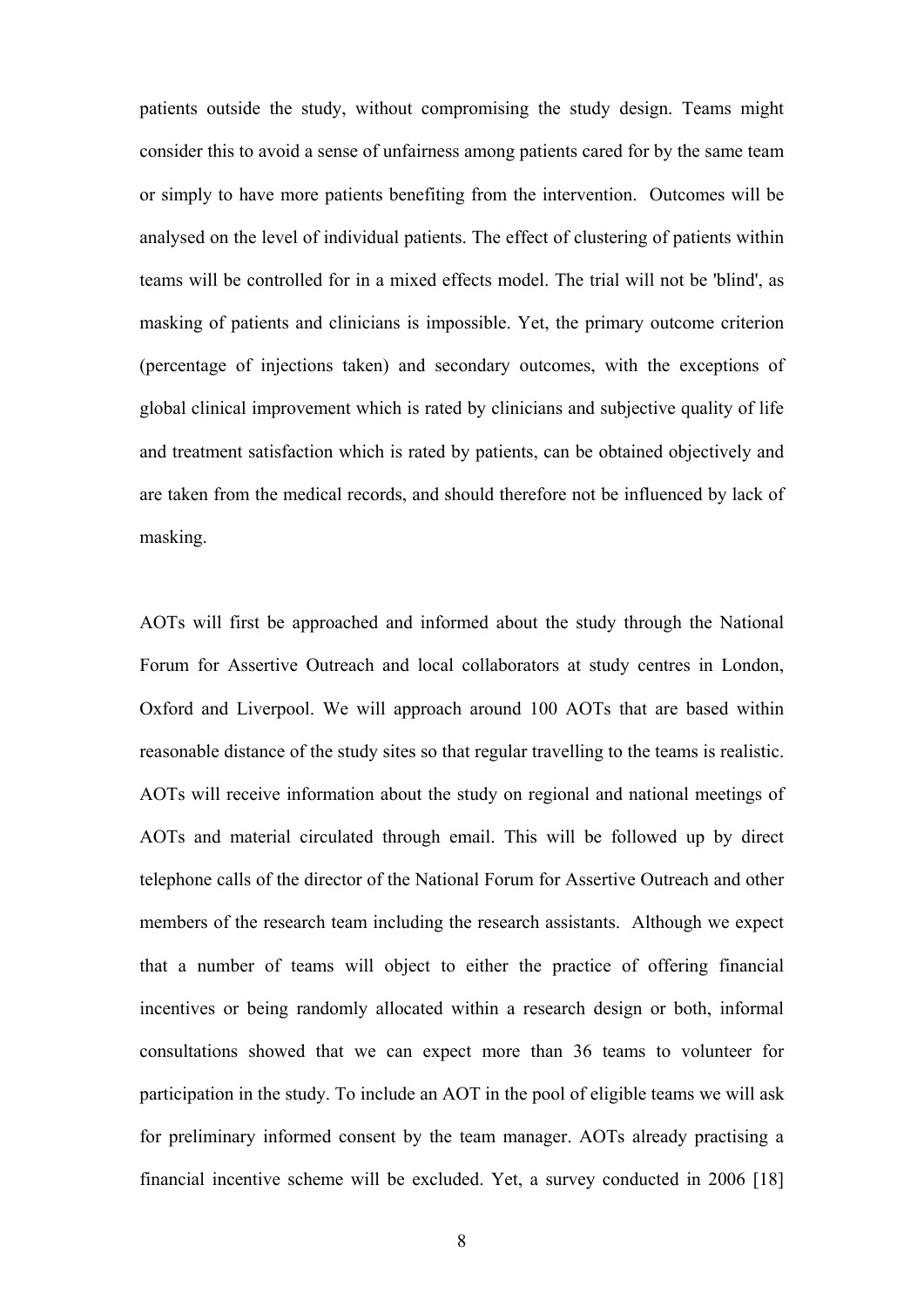identified only one AOT in England using financial incentives at the time, and this number is unlikely to have increased substantially since. We will then randomly select 36 teams out of the pool of volunteering teams, allowing for two teams to drop out in the further procedure before the trial begins.

All recruited teams will be visited by a member of the research team to explain the nature of the intervention and the study. Clinicians and managers in all teams will receive a structured presentation addressing the research background, the design of the trial, and ethical as well as practical issues of implementation. Written informed consent to participate will then be obtained from team managers and psychiatrist consultants.

The next step will be to identify patients in each team fulfilling the inclusion criteria. We expect the number of patients in most teams to vary between 5 and 8. We expect to recruit 4 patients per team and will randomly select patients if required. These patients will be informed about the study by a clinician and then approached by a researcher for written informed consent for their data to be used in research and for participating in a trial, in which patients in some but not all teams are offered financial incentives to improve medication adherence. If patients cannot be contacted initially or do not provide written informed consent, further patients fulfilling the inclusion criteria will be recruited from the participating teams until the total sample size is reached. Selecting and recruiting patients before randomisation is essential to avoid a possible bias in the selection and recruitment procedures based on awareness of whether patients will be in the experimental or control group. After this one-off contact between the patient and a research assistant, there will be no requirement for further contacts between research assistants and patients in either group. Following the initial interview, patients are not required to participate in any research interviews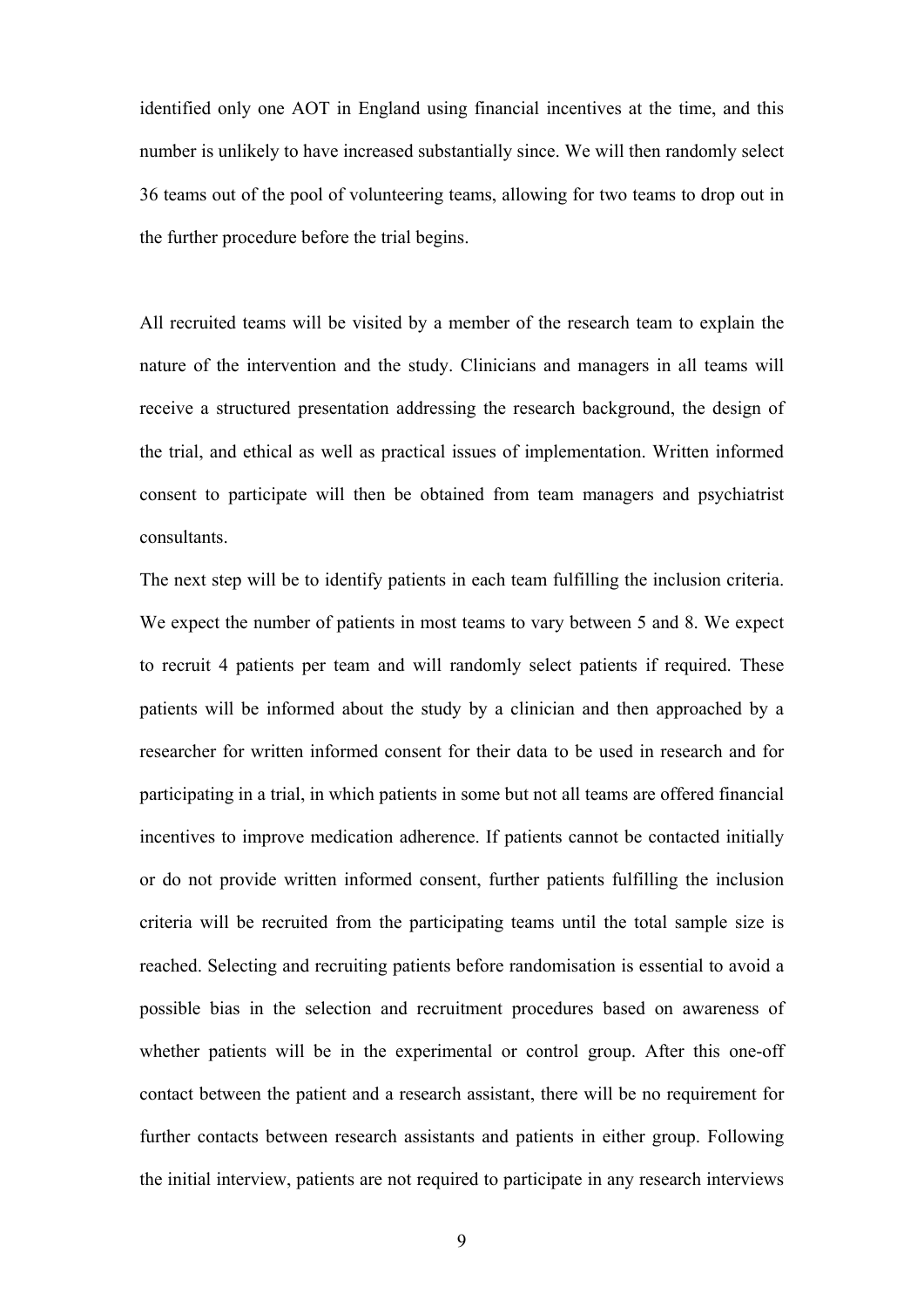or assessments at any point of time. This simple and non-intrusive procedure is meant to minimise the number of non-consenting patients (which always is a problem with research in challenging patients in AOTs) and avoid a selection bias as far as possible. Only if patients volunteer to be contacted at the end of the trial again, a researcher will attempt such contact (possibly via telephone) to ask 11 questions on patient reported outcomes.

After the recruitment of patients, 34 AOTs will be randomly allocated to the intervention or control condition stratifying for the type of catchment area (i.e. inner city, suburban or rural).

# **Planned interventions**

Patients in the AOTs that have been allocated to the intervention will be offered a financial incentive for each depot injection of anti-psychotic medication for a 12 month period. Patients will receive £15 for one injection with the total sum not exceeding £60 for a four-week period (the maximum number of injections is 4 per month). The administering clinician will give the money in cash directly after the injection. Patients will sign a receipt. There are several reasons to set a standard sum of £15 for each depot injection:

- ' A fixed sum per injection simplifies the practice and makes it transparent for all clinicians and patients involved.
- The sum of £15 is in line with the successful open pilot study in East London.
- The sum is below the limit of £20 per week which would interfere with patients' disability benefits. Most patients eligible for the study receive Disability Living Allowance, Income Support with Disability Premium, or Incapacity Benefit. In all of these cases, patients are not entitled to have a separate income of more than £20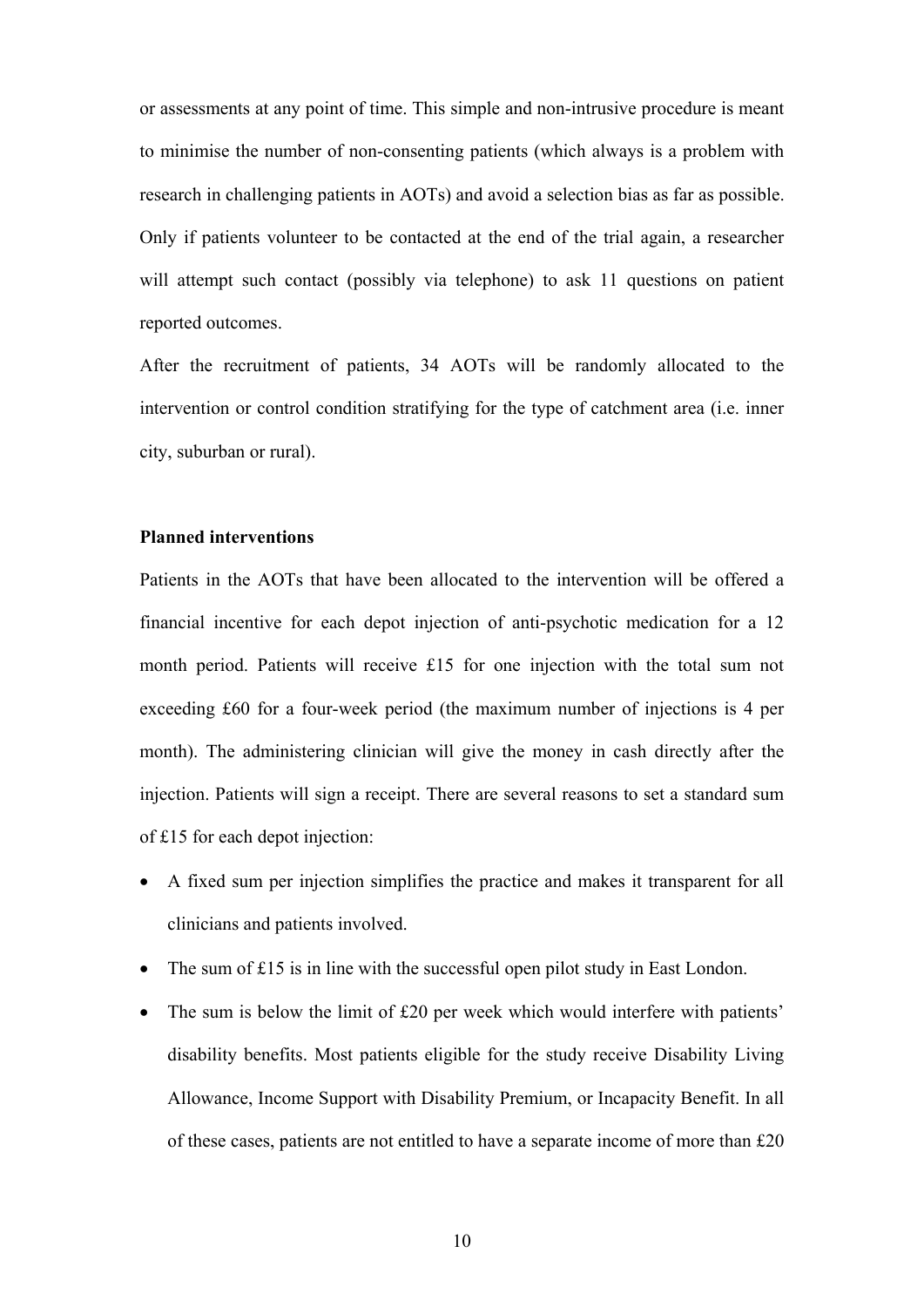(including therapeutic earnings and income through research participation) without having their benefits reduced.

' £15 per injection is intended to be an incentive helping persuade otherwise ambivalent patients. Yet, it is important to limit the total sum to a maximum of £60 per four weeks so that patients do not become financially dependent on the additional income. The money is intended to provide an incentive, but not lead to financial dependence on the scheme.

Otherwise all patients will receive treatment as usual. The type, frequency and dosage of medication and all other interventions will not be affected by participation in the study.

Members of the research team will attend meetings of each AOT in the intervention group and discuss again the practice of offering financial incentives and the nature of the study. Following that there will be a brief training programme on the exact procedure. The procedure of the intervention will also be outlined in a written manual. All teams will then be regularly visited by the research assistants and, if required, also by members of the team of applicants. A discussion of the practice at a team meeting will be repeated after 6 months of the intervention period.

# **Inclusion criteria**

The only inclusion criterion for teams is that they care for patients with psychotic disorders who have problems adhering to antipsychotic maintenance medication. These are currently dedicated AOTs with a corresponding policy. The only exclusion criteria are lack of willingness to participate and an already existing practice of offering financial incentives to patients with problematic medication adherence.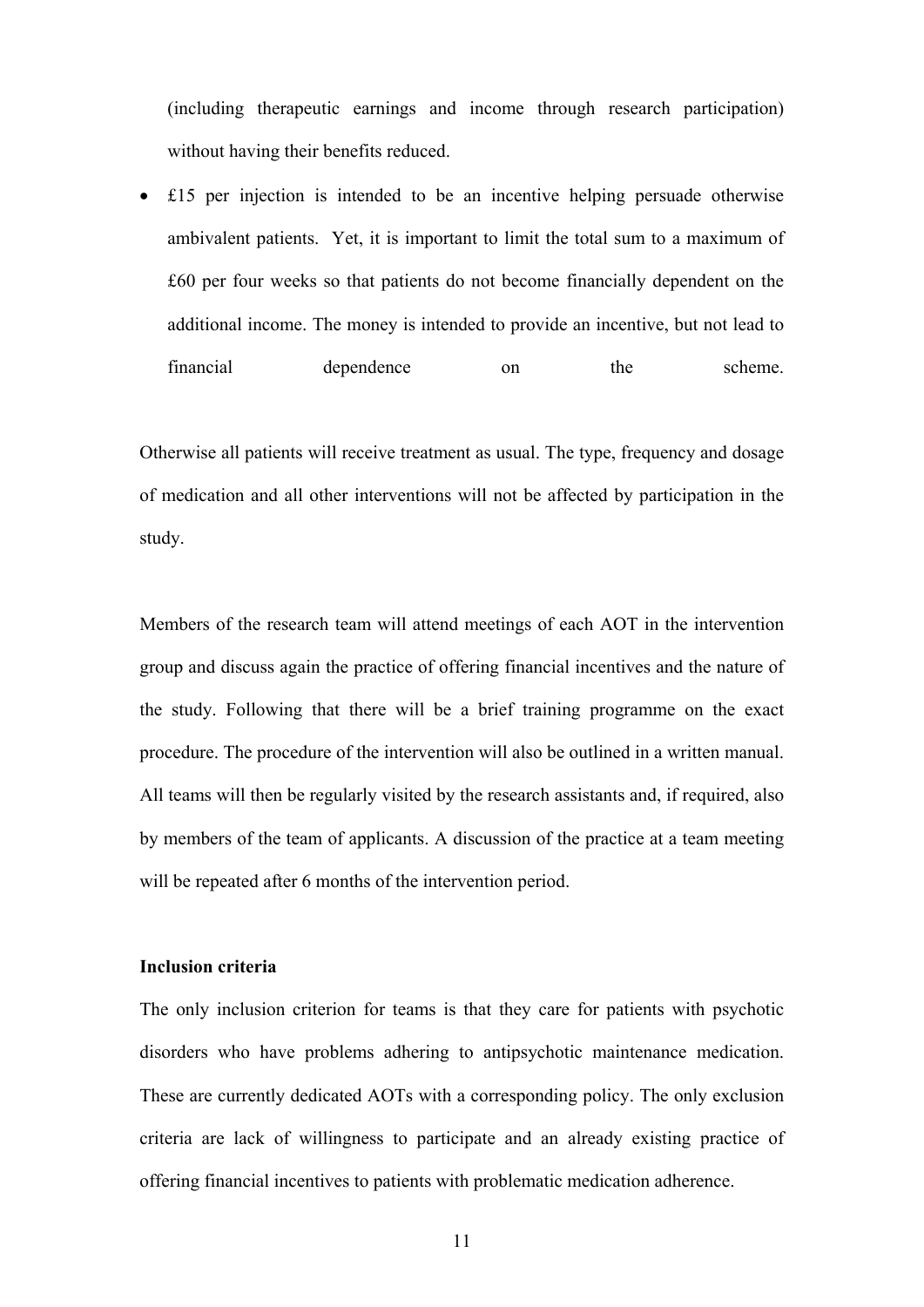For patients in the AOTs there are the following inclusion criteria:

- being cared for in the AOT for at least 4 months,
- between 18 and 65 years of age,
- capacity to give informed consent to participate in the study and actual written informed consent,
- an established diagnosis of schizophrenia, schizo-affective psychosis, or bipolar illness according to ICD-10,
- ' being prescribed depot injections of anti-psychotic medication,
- ' poor adherence to anti-psychotic medication, i.e. missed 50% or more of prescribed depot injections over the last 4 months (so that the percentage of taken depots is based on a minimum of 4 prescribed depots), and
- ' failure of all other methods available to the team to ensure adherence to medication.

# **Exclusion criteria**

Exclusion criteria are:

- learning difficulty
- ' poor command of English so that clinical communication and discussion of agreements is impaired

# **Outcome measures**

The primary outcome is adherence to anti-psychotic maintenance medication during the 12 month trial period. Adherence will be measured, objectively, as the percentage of prescribed depot injections actually taken. As the primary outcome, the percentage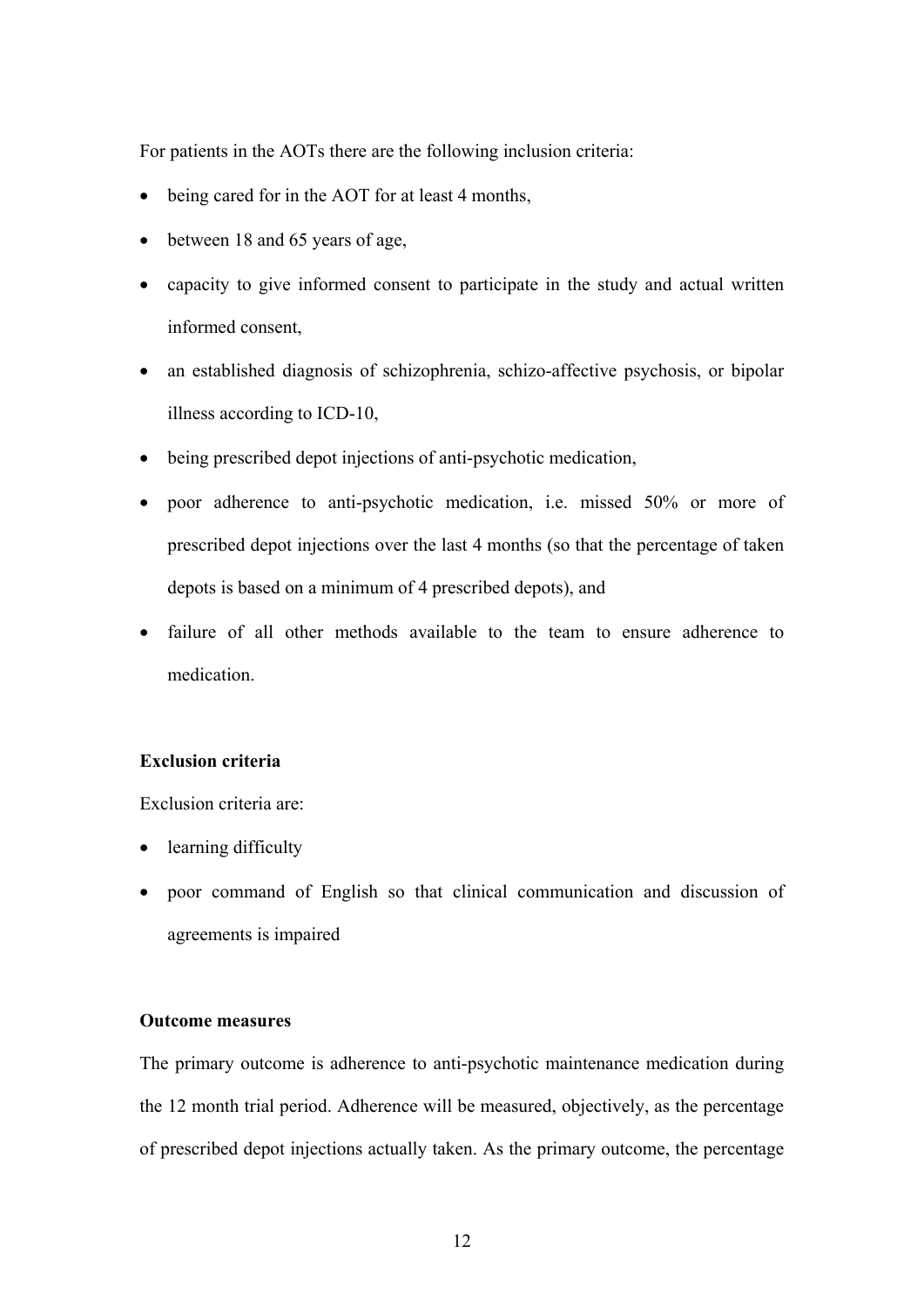will be used as a continuous variable. However, we will also analyse the percentage in a dichotomised way, comparing the ratio of patients with 'good' adherence (i.e.  $\geq 80\%$ ) of prescribed depots taken [20]) in the two conditions.

Further secondary outcomes are:

a) The time 'slippage' of taking depots, defined as the percentage of the prescribed time interval that has expired before the depot is taken;

b) Clinical improvement as assessed on the Clinical Global Impression Scale (CGI)

[21] by the treating consultant psychiatrist at the end of the 12 month period;

b) Number of involuntary and voluntary hospital admissions during the trial period;

c) Costs of care: data on the use and frequency of use of inpatient care, outpatient care (including home visits, home treatment), and other health services during the 12 month treatment period will be obtained from case notes and electronic administrative data bases. Costs for the intervention will be estimated for each participating team from information provided by staff. Established national unit costs will be used to estimate direct health care.

d) The number of attempted and completed suicides, incidences of physical violence, police arrests and days spent at work/training/education will also be recorded over the 12 month trial period.

e) Subjective quality of life and satisfaction with medication which will be assessed at the beginning and end of the intervention period using the 11 item scale established in the DIALOG trial [22]. The scale contains 11 items asking patients to rate their satisfaction with 8 life domains and 3 treatment aspects, one of which is medication, on a scale ranging from 1 (lowest satisfaction) to 7 (highest satisfaction).

f) Continuation with financial incentives (in intervention group only) and adherence during a 6 month follow up period will be taken from the medical records.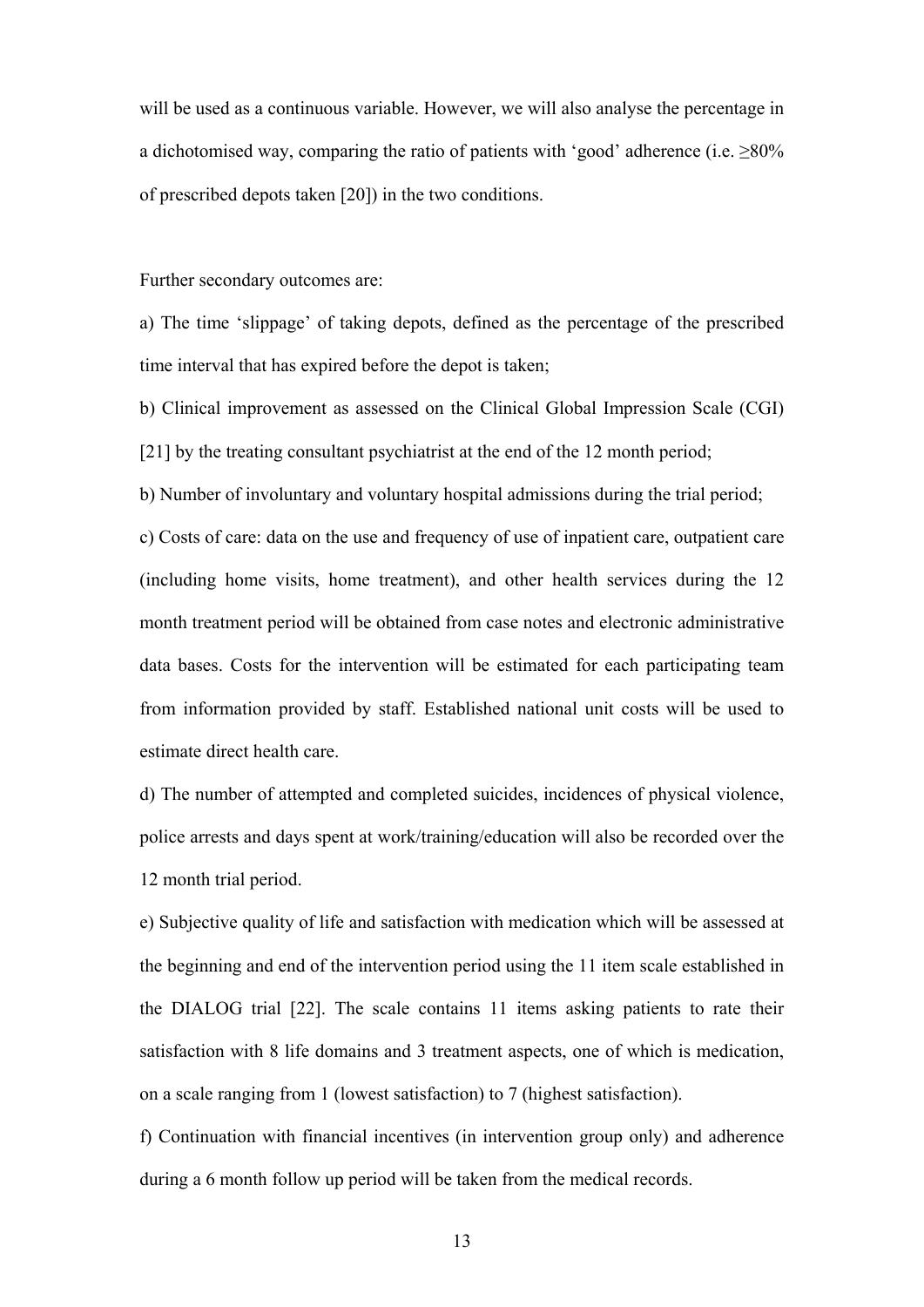g) Teams in the intervention group will be asked after 6 months, 12 months and 18 months about all aspects of experiences with the scheme including whether patients on the scheme asked for an increase of the incentive, and whether other patients with hitherto good adherence also asked for financial incentives and/or became poorly adherent in order to be eligible for the incentives. This will be done using open questions with a written documentation of the answers.

Simple measures of subjective quality of life and satisfaction with medication are the only patient reported outcome criteria used in the study. They have been included to obtain a subjective outcome that reflects the user perspective. However, this will be an element that patients can participate in or not. If they do not consent to be contacted for completing the scale at the end of the intervention period, they will still participate in the trial, and there are no mandatory patient rated or interview based criteria. The patients to be recruited for the trial have been 'difficult to engage' in care, and many may refuse participating because they do not want to be interviewed by a researcher or complete questionnaires. This would result in difficulties to recruit and more importantly - a significant selection bias.

# **Risks and anticipated benefits for trial participants and society including how benefits justify risks**

There are potential risks linked to offering financial incentives for patients in the intervention group. These include that patients a) become financially dependent on the incentive, b) demand more money over time, c) will not want to terminate the scheme although they might be prepared to adhere to medication even without the incentive, and d) spend the additional income on illegal drugs. Also, other patients who have been adherent so far might ask to be offered financial incentives as well and/or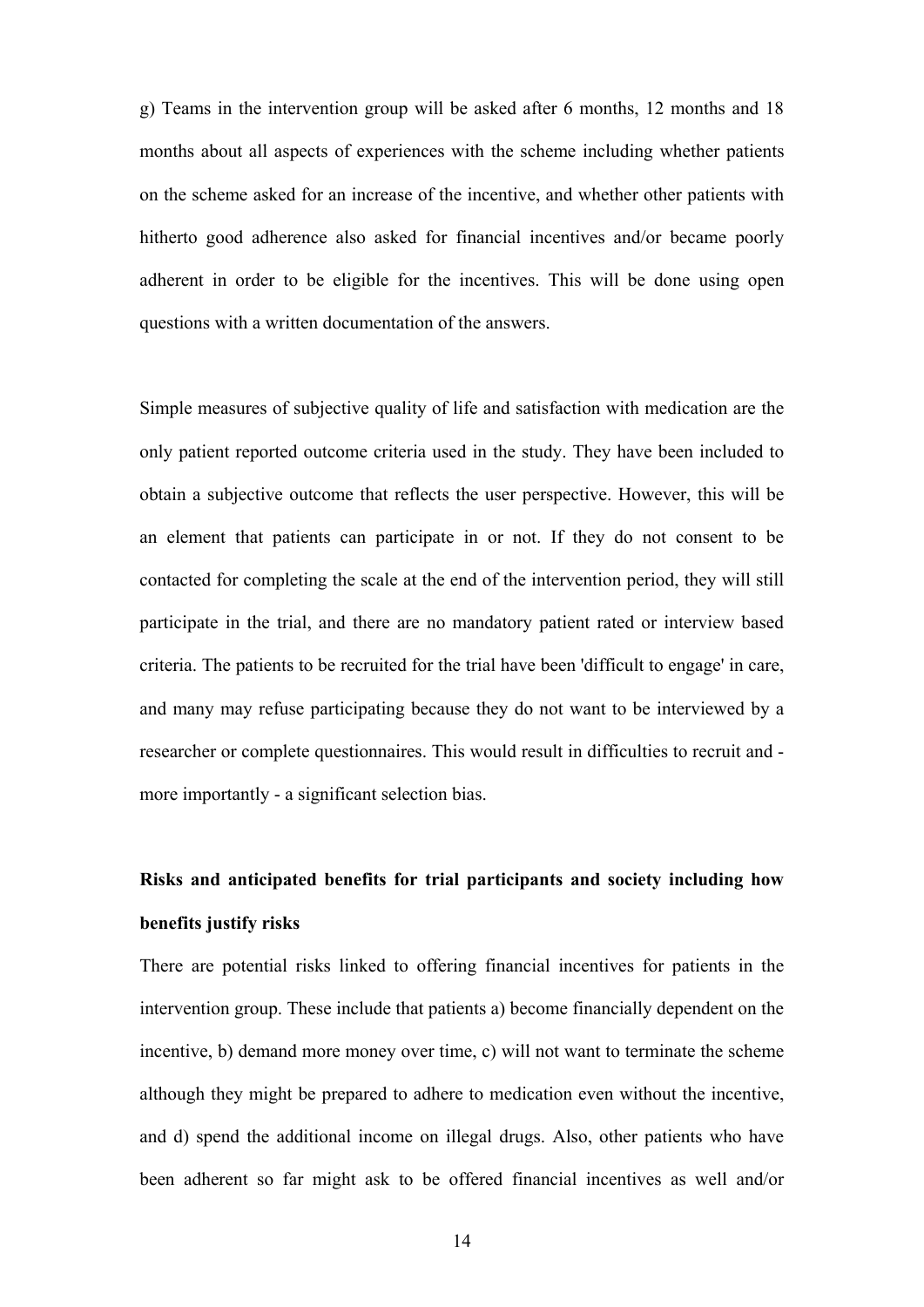decrease their adherence to become eligible. Based on 5 years experience with the intervention in the AOT in the East London Borough of Newham, one can expect most of these risks to be limited. No patient with good adherence has ever asked to receive financial incentives as well (and to our knowledge none has ever become poorly adherent in order to be eligible for the scheme). One patient receiving the intervention has once asked for the money to be increased which was declined without any negative consequences. The financial dependence is difficult to judge, but the maximum overall amount of £60 per 4 week period is rather small to induce dependence. We cannot guarantee whether patients spend the additional income on illegal drugs, but all patients have civil rights and the capacity to decide on what they want to spend their money and, on a practical level, the amount of incentives is not sufficient to fund a significant use of illegal drugs.

The anticipated benefits for the patient include a much better quality of life with reduced distress, lower suicide risk, fewer problems with the justice system, lower rate of compulsory treatment and less time spent in psychiatric in-patient units. Some patients may see the benefit of the medication, change their attitude towards it and later take it without financial incentives [23].

The potential benefits to society include a reduced risk of patients to harm others and much lower costs in terms of input of health services and other services in the society including the police and the justice system.

For patients in the control group there are no discernible risks or benefits. They will only be asked whether they consent to their data being used for research and would consider in principle an offer of financial incentives to take their medication. Their care will not be altered at all. For patients in either group there are a maximum of eleven satisfaction ratings on one scale, but no potentially distressing interviews or

15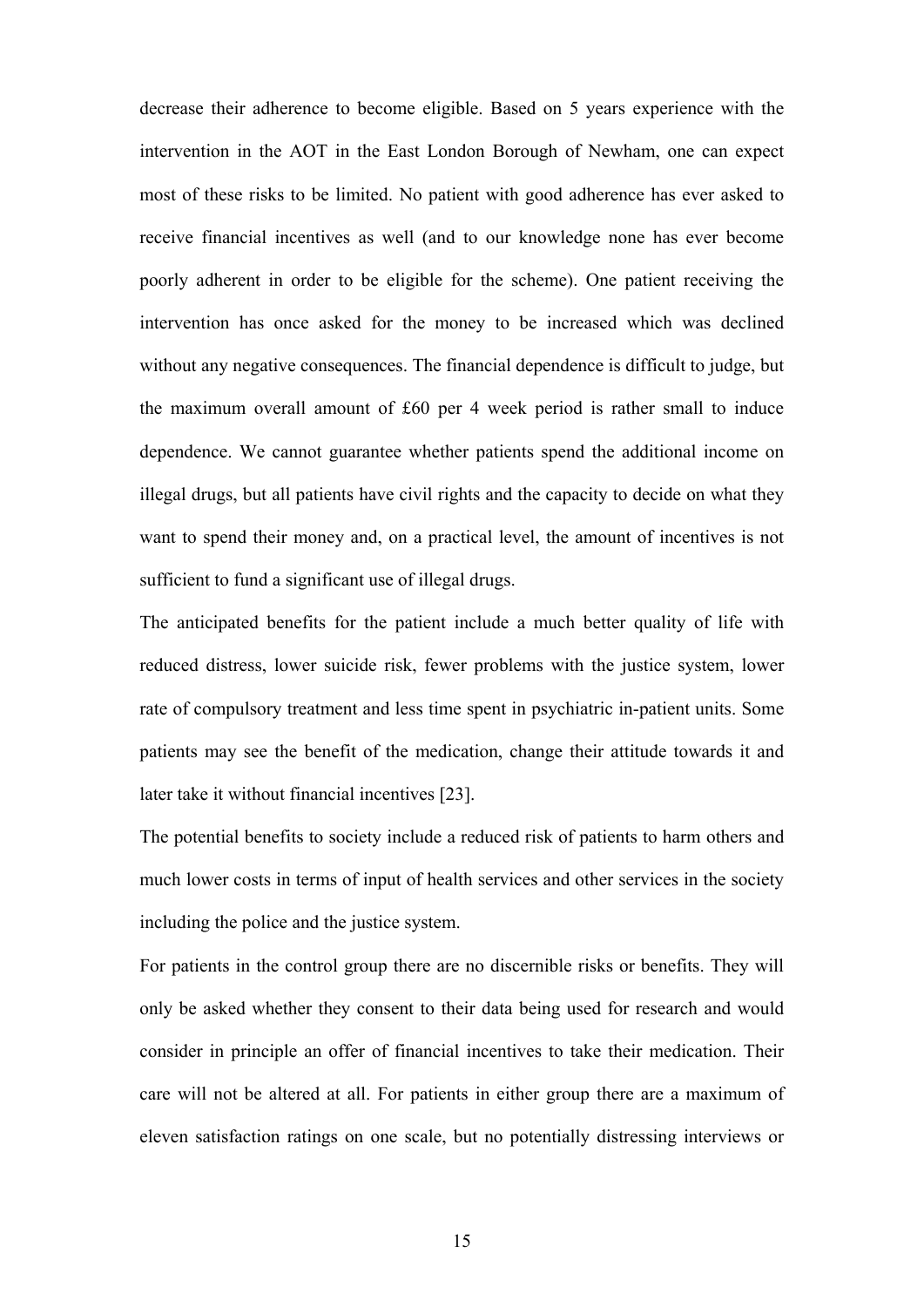assessments. In the intervention group, patients get offered financial incentives, but can refuse further financial incentives and medication itself at any point of time.

#### **Trial Steering Committee and Data Monitoring Committee**

A trial steering committee (TSC) will be established with an independent chair, a user representative, and at least two further independent experts.

Although the amount of data collection is limited in the trial, we will also establish a Data Monitoring and Ethics Committee (DMEC) because of the ethically sensitive nature of the intervention. The DMEC will be independent of the applicants and report to the TSC. It is suggested to have a joint TSC/DMEC meeting at the beginning of the study, and subsequently arrange DMEC meetings before the TSC meetings. The meetings of both groups will be scheduled for times immediately following the expected delivery of major milestones, i.e. in month 6, 12 and 25 of the study

## **Ethical approval**

The study has been approved by Ealing and West London Research Ethics Committee (REC reference number: 09/H0710/35). All data will be anonymised and stored securely in line with the Data Protection Act. No published data will contain patient identifiable information.

#### **Statistical analysis**

For analysis, we will use generalized linear models as appropriate to the outcome, with random effects for groups, and sensitivity analyses to explore the impact for missing data. A detailed Statistical Analysis Plan will be agreed by the TSC prior to analysis of un-blinded data.

16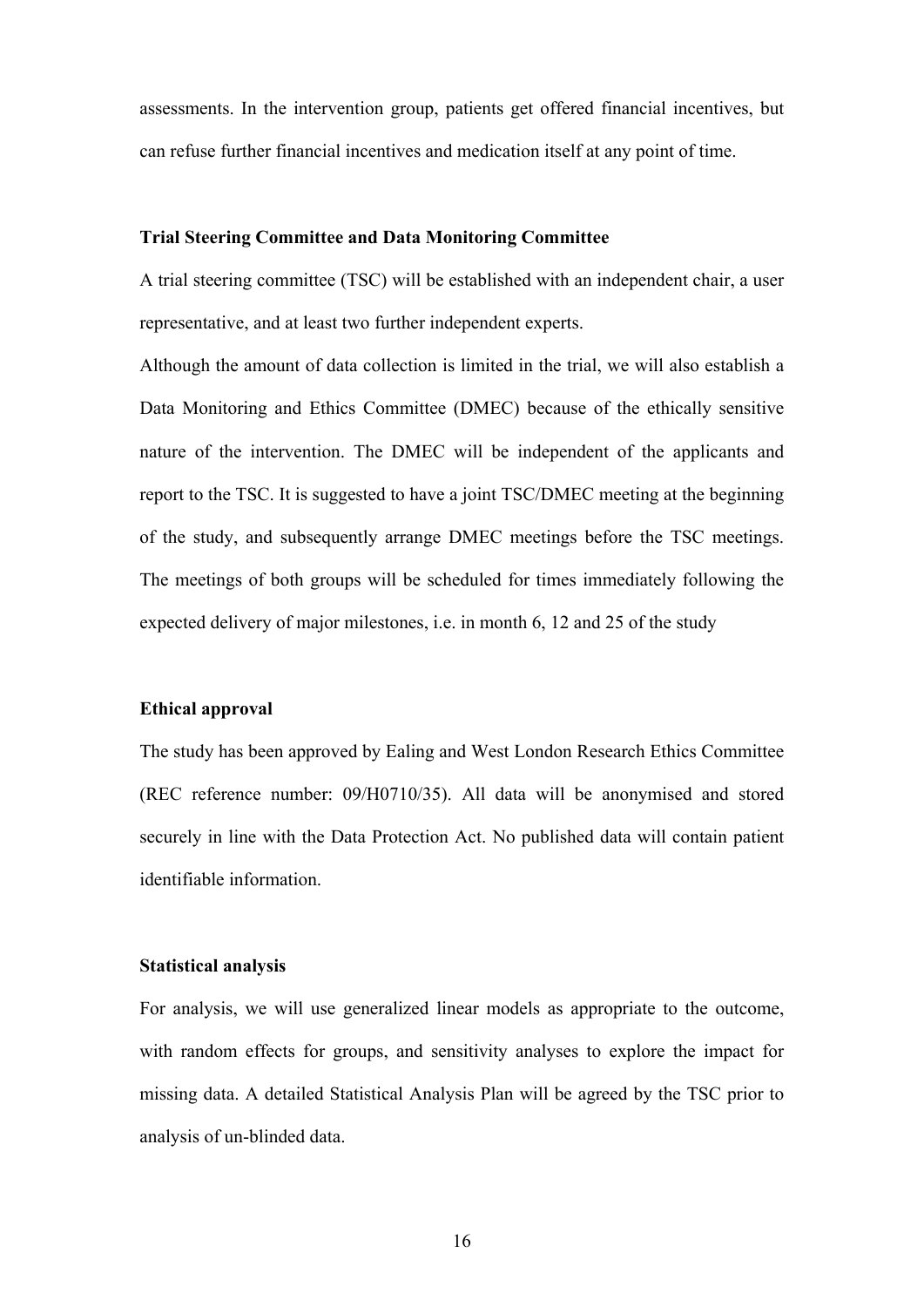#### **Economic analysis**

A cost-effectiveness analysis will be conducted from an NHS perspective, using data on health service use, national unit cost figures and the main outcomes in turn (adherence, time 'slippage' of taking depots, CGI). Incremental cost-effectiveness ratios and cost-effectiveness acceptability curves will be estimated and employed as necessary, generated from the net benefit approach and using bootstrap regression for a range of values of willingness to pay for incremental outcome changes. Sensitivity analyses will examine the impact of altering key assumptions and parameter values. It is usual in any trial to find differences in service access, treatment adherence, baseline characteristics, changes in outcome dimensions over time, cost and cost-effectiveness. In the present study, these variations would be of particular interest, and we therefore plan to analyse patterns within the samples in order to examine whether there are identifiable patterns of inequity with respect to need, socioeconomic group, and key demographic characteristics. The concentration index approach, now quite widely used in health economics for example, offers a robust and informative methodology [24].

#### **Proposed sample size**

We will recruit 34 AOTs in England (initially 36 to allow for two teams to drop out between recruitment and beginning of trial), and 4 patients within each team. Seventeen teams each will be randomly allocated to the experimental group and the control intervention, i.e. 'treatment as usual'. We aim to have 68 patients in each arm of the trial, allowing for one patient per team to be lost between recruitment and one year follow up. This estimate of a loss of one patient per team may be rather pessimistic, but enables us to have a minimum of 52 patients per arm (assuming that in at least one team per arm there will be no loss to follow up) included in the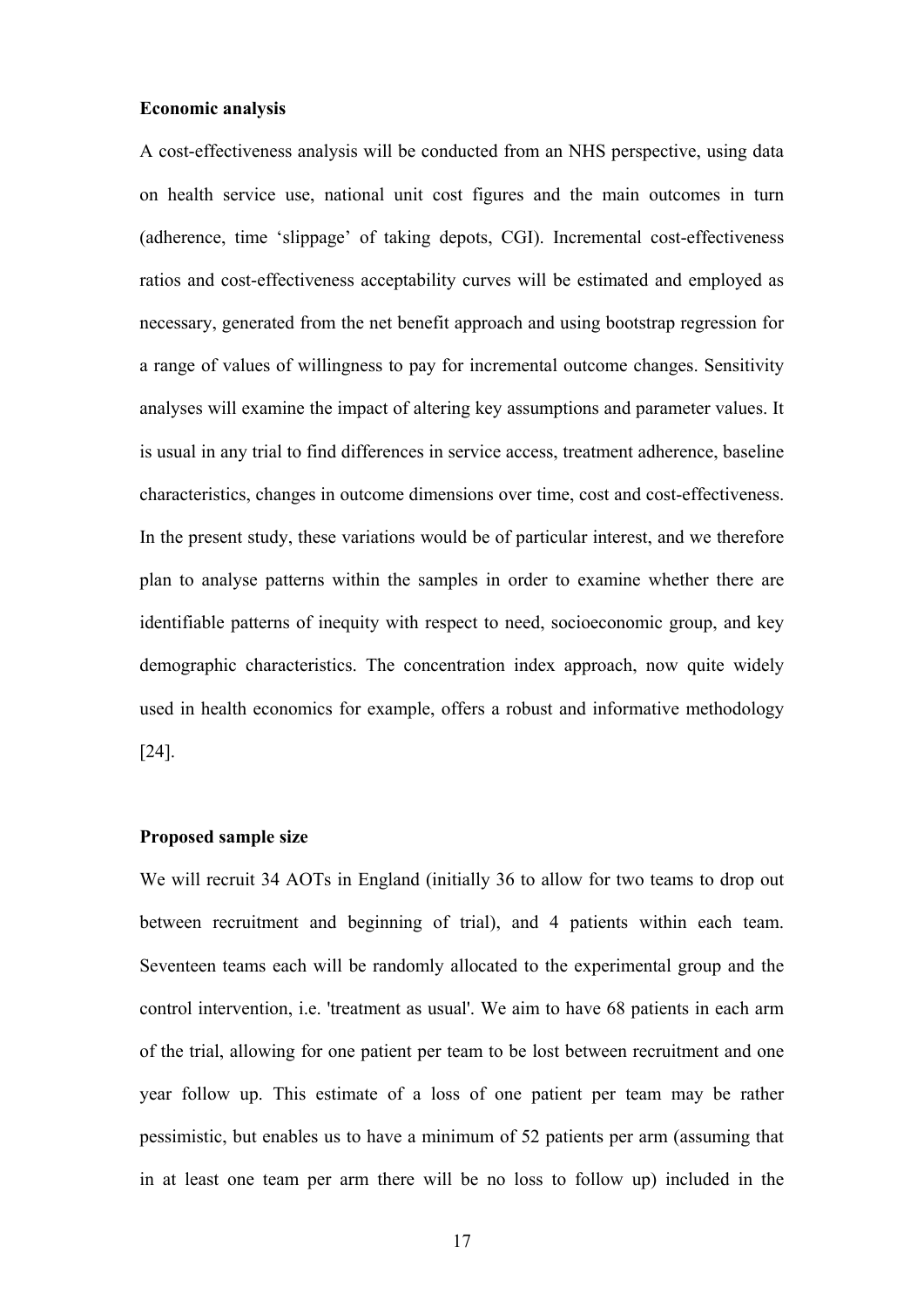intention-to-treat analysis. Dropping out of the study and the intention-to-treat analysis will occur only because of a) death, b) long-term imprisonment, c) long-term hospitalisation, d) unknown whereabouts with no chance to obtain outcome data, or e) withdrawal of consent for the data to be used for research. Patients in the intervention group may discontinue with the intervention within the one year study period, because their clinicians think that maintenance medication is not appropriate anymore or patients themselves decide to come off the scheme. Such patients will still be included in the intention to treat analysis, and discontinuing with the scheme will not compromise the availability of outcome data. Refer to Figure 1. CONSORT Flow Diagram for details.

According to the definition of good adherence as taking at least 80% of prescribed medication, the study is powered to detect a difference in adherence from 25% in the TAU arm to 65% in the experimental arm with 90% power for 5% significance. To convert this to a continuous measure requires an estimate of the standard deviation of the percentage of medication taken: Remington et al 2007 [20] estimate this as 31%. This estimate may appear high, which makes our power calculation rather conservative. Assuming the 31% standard deviation pertains to both arms, the original assumptions are then equivalent to assumed means of 60% of prescribed medicine on TAU, and 92% on treatment. In fact, the mean in Remington et al [20] was 66%, so the revised sample size calculations on the continuous measure are powered for a more modest increase from 65% to 85% (an absolute difference of 20%). This would require 47 per group in an individually randomised study. This then has to be inflated to allow for clustering. Assuming an ICC of 0.05 and an average of 3 patients per team gives an inflation factor of 1.1 [25] or 52 per group. We will therefore aim to have one year follow up data from at least 3 patients each from 17 teams per arm (and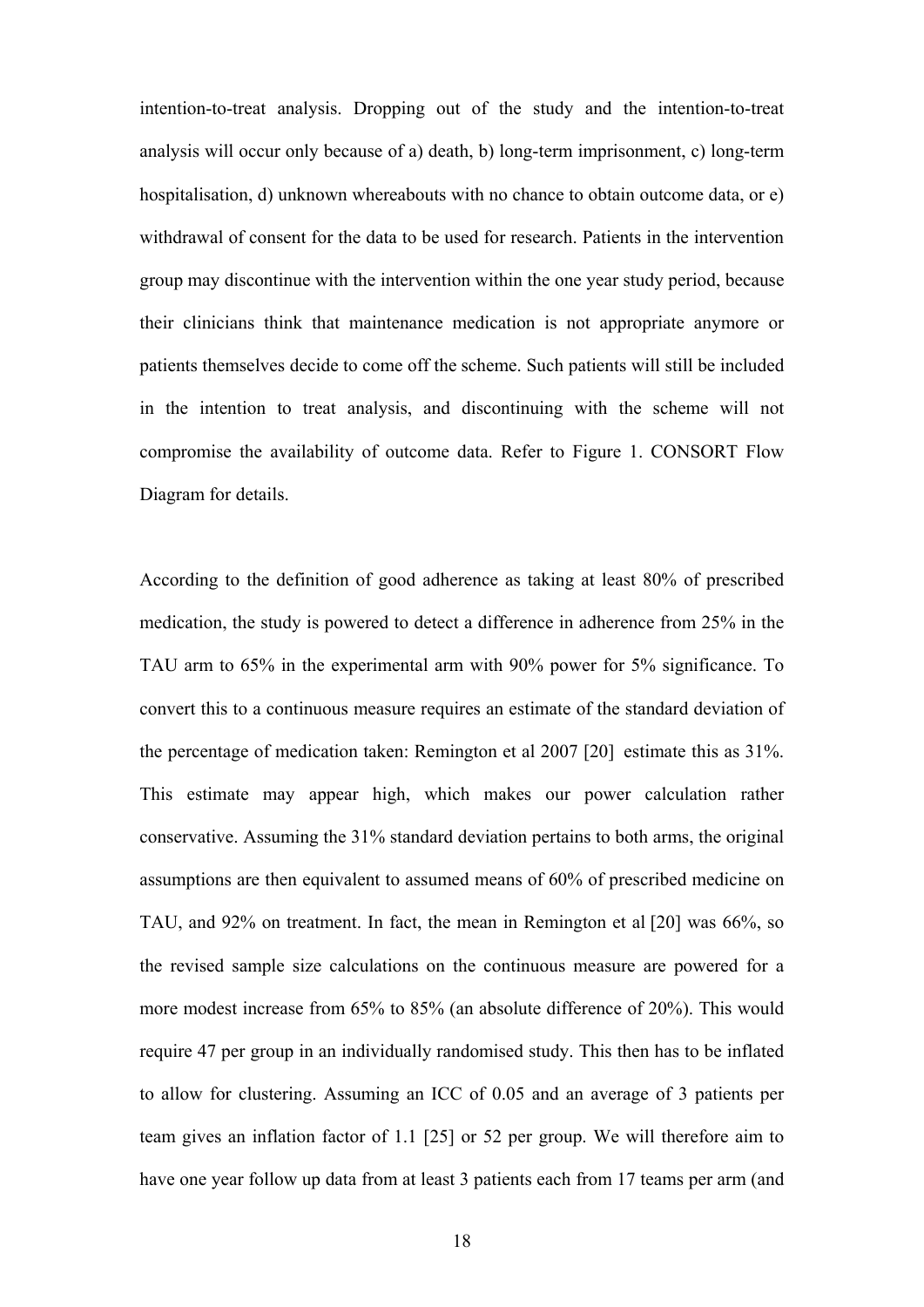for 4 patients in one team in each arm). To allow for potential dropout we will actually recruit 4 per team. We do not propose a correction for variable group size. The numbers recruited per team are under our control and the loss to follow-up rate is likely to be low with small differences between teams. Thus, the coefficient of variation of the group sizes is unlikely to exceed 23% [26].

# **Discussion**

The trial aims to establish the effectiveness and cost effectiveness of offering financial incentives to improve adherence to antipsychotic maintenance medication. The target group are patients with psychotic disorders who do not adhere to medication, although they are likely to benefit from it. The primary outcome is adherence to medication. We assume that an improved adherence to medication will be associated with significant health and social gains for the patients concerned. However, the aim of this trial is only to test an intervention to improve adherence and not whether antipsychotic maintenance medication is indeed effective or not. We therefore decided to use health and social outcomes only as secondary criteria, although improving them is the ultimate objective of the whole intervention.

It would also have been desirable to have patient reported measures, e.g. on their attitude to treatment in general and to medication in particular, as a central outcome. However, the target group of this study are very difficult to engage in care and often even more difficult to engage in research trials. Requiring patients to attend interviews or fill in questionnaires may have limited recruitment and lead to substantial drop out rates. Thus, the ideal research design cannot be implemented because patients are likely not to comply.

We plan to conduct the study with and in AOTs. Yet, given the possible organisational changes in the NHS which can be difficult to anticipate, we may have

19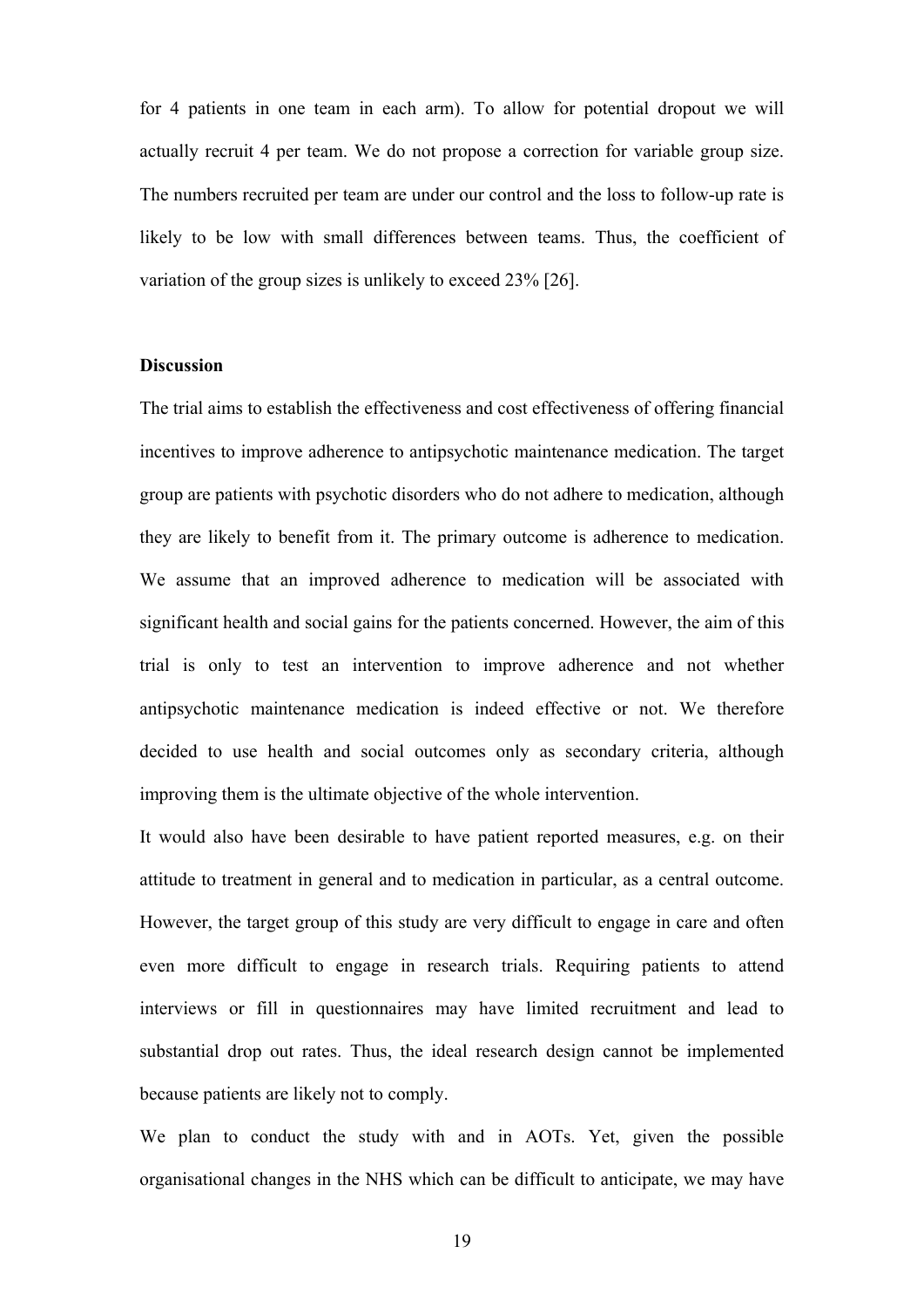to deal with teams that are re-configured during the duration of the trial. The research team will try and implement the study protocol despite such changes. We will aim to ensure that the allocation of patients to teams in the experimental arm or control group throughout the study period is not compromised. This may be a challenge since the research team has no managerial or clinical control over the participating clinical teams. We will also aim to assess the general experiences of teams with the practice, e.g. whether other hitherto adherent patients also asked for financial incentives and whether teams continue with offering financial incentives to the study patients after the end of the trial. These general experiences may be highly relevant for a potential wider implementation of the intervention.

If the trial shows that offering financial incentives is effective and cost-effective, it may be recommended as an option in the treatment of patients with psychotic disorders who are non-adherent to medication. The measure is not coercive and requires patients to have full capacity to make the decision to both taking the medication and accepting a financial incentive. There is no reliable data on the exact size of that group of patients. One may estimate that between 1000 and a maximum of 5000 patients in the UK may fall into this category at one point of time. However, the implications of a positive finding may go beyond the UK and also affect treatment of similar patients in other countries.

# **List of abbreviations used**

**AOT: Assertive Outreach Team, CMHT: Community Mental Health Team, DMEC: Data Monitoring and Ethics Committee, FIAT: Financial Incentives (for) Adherence Trial, ICC: Intracluster Correlation Coefficient, NHS: National Health Service, TAU: Treatment As Usual, TSC: Trial Steering Committee**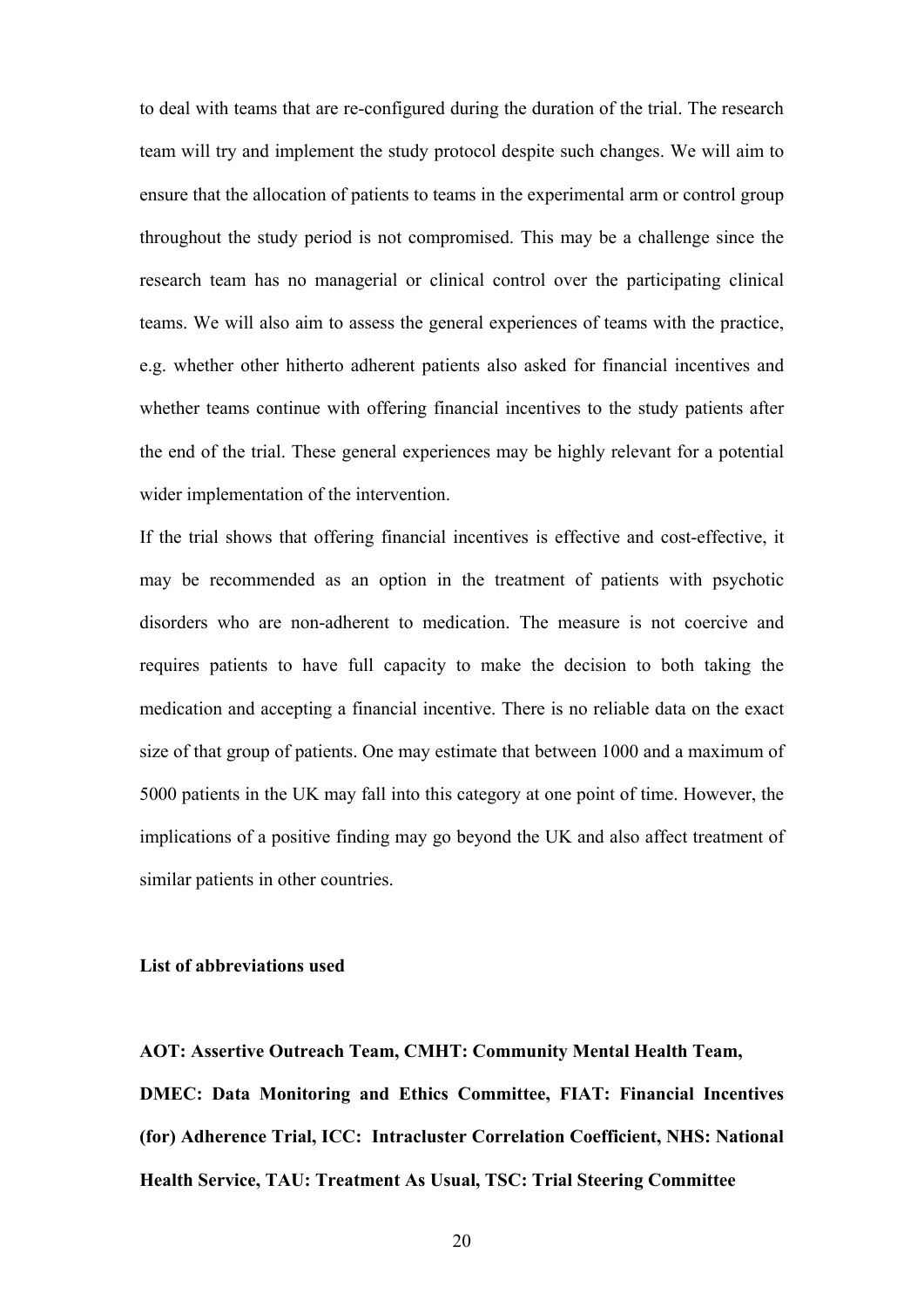## **Competing interests**

SP is principal investigator (and RA and MF are co-investigators) on a qualitative study on ethical concerns related to the use of financial incentives to improve adherence to antipsychotic maintenance medication in patients with poor adherence (funded by the Wellcome Trust. Ref No. 081433/Z/06/Z). SP was also co-author on a case observation study in which five assertive outreach team patients were offered financial incentives to adhere to medication [17].

# **Authors' contributions**

All authors have read and approved the final manuscript. SP coordinated and wrote first the outline application and then the full application to the HTA (Health Technology Assessment Programme of the National Institute for Health Research). All other named authors contributed to the study design and protocol in the following ways: DA and SE contributed to the trial methodology and statistical analysis plan; RA provided expertise in bioethics; TB, RM, AD and MF contributed to methodological and practical aspects of the design and influenced the plans to implement the design; AB contributed to the development of the protocol and application procedure; MK provided the plans for the economic analysis.

## **Acknowledgements**

The study is supported by a grant from the NIHR Health Technology Assessment Programme (Grant reference: 07/60/43)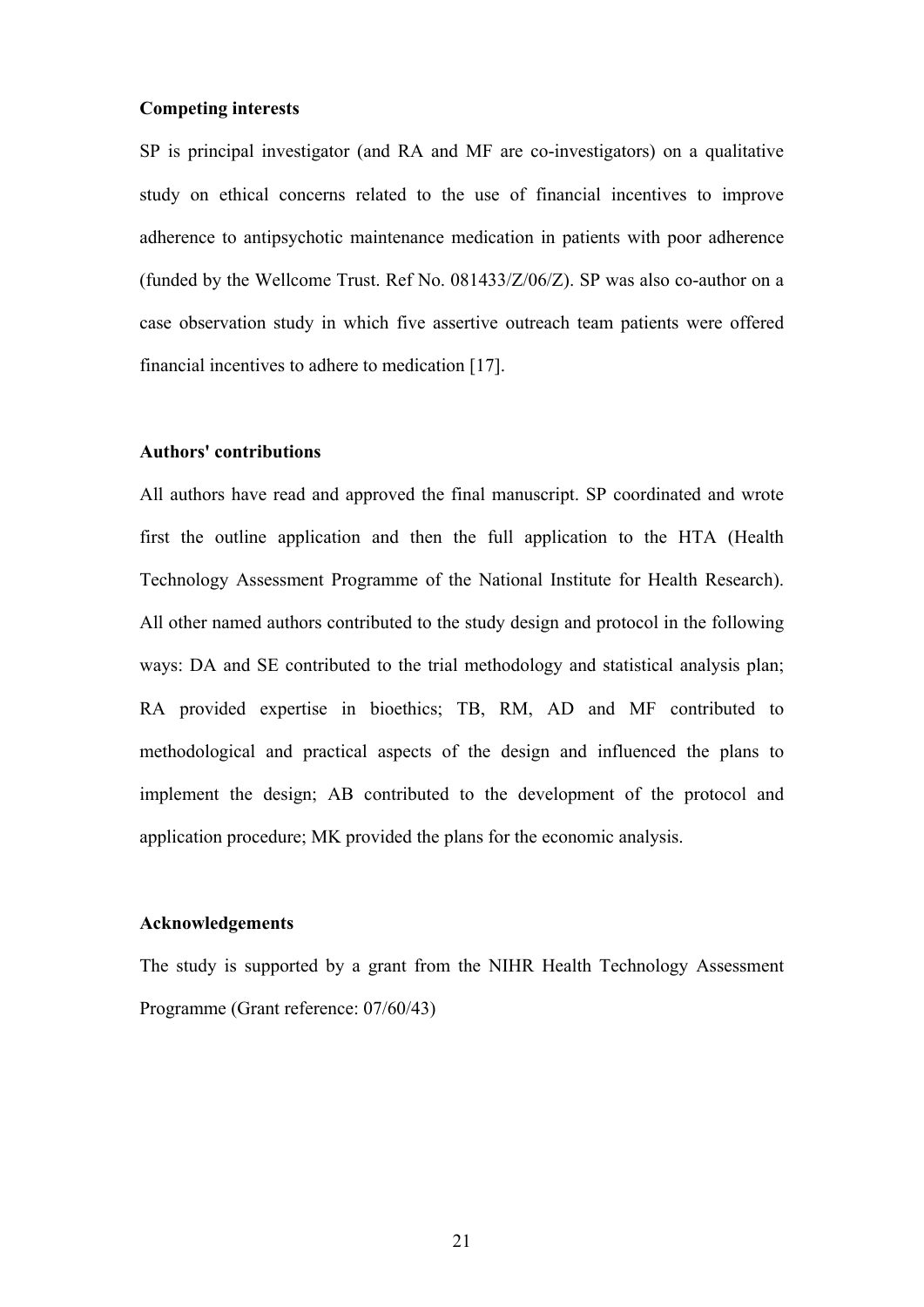#### **References**

<sup>1</sup>McDonald HP, Garg AX, Haynes RB. **Interventions to enhance patient adherence to medication prescriptions. Scientific review.** JAMA. 2002;**288**(22):2868-2879.

- <sup>2</sup>Nose M, Barbui C, Gray R, Tansella M. **Clinical interventions for treatment nonadherence in psychosis: meta-analysis.** Br J Psychiatry*.* 2003;**183**:197-206
- <sup>3</sup>Giuffrida A, Togerson DJ. **Should we pay the patient? Review of financial incentives to enhance patient compliance.** BMJ*.* 1997;**315**:703–707.
- <sup>4</sup>Carey KB, Carey MP. **Enhancing the treatment attendance of mentally ill chemical abusers.** Journal of Behaviour Therapy and Experimental Psychiatry. 1990;**21**:205-209.
- <sup>5</sup>Helmus TC, Schoener RP, Saules KK, Roll JM. **Reinforcement of counselling attendance and alcohol abstinence in a community-based dual-diagnosis treatment program: a feasibility study.** Psychol Addict Behav. 2003;**17**: 249-251.
- <sup>6</sup>Messina N, Farabee D, Rawson R. **Treatment Responsivity of Cocaine-Dependent Patients With Antisocial Personality Disorder to Cognitive-Behavioral and Contingency Management Interventions.** J Consult Clin Psychol. 2003; **71**: 320- 329.
- 7 Post, E.P., Cruz, M., Harman, J. **Incentive Payments for Attendance at Appointments for Depression Among Low-Income African Americans.** Psychiatr Serv. 2006;**57**:414-416.
- <sup>8</sup>Roll JM, Higgins ST, Steingard S, McGinley M. **Use of Monetary Reinforcement to Reduce the Cigarette Smoking of Persons With Schizophrenia: Feasibility Study.** Exp Clin Psychopharmacol. 1998; **6**:157-161.
- <sup>9</sup>Roll LM, Chermack ST, Chudzynski JE. **Investigating the use of contingency management of cocaine abuse among individuals with schizophrenia: a feasibility study.** Psychiatry Res. 2004; **125**:61-64.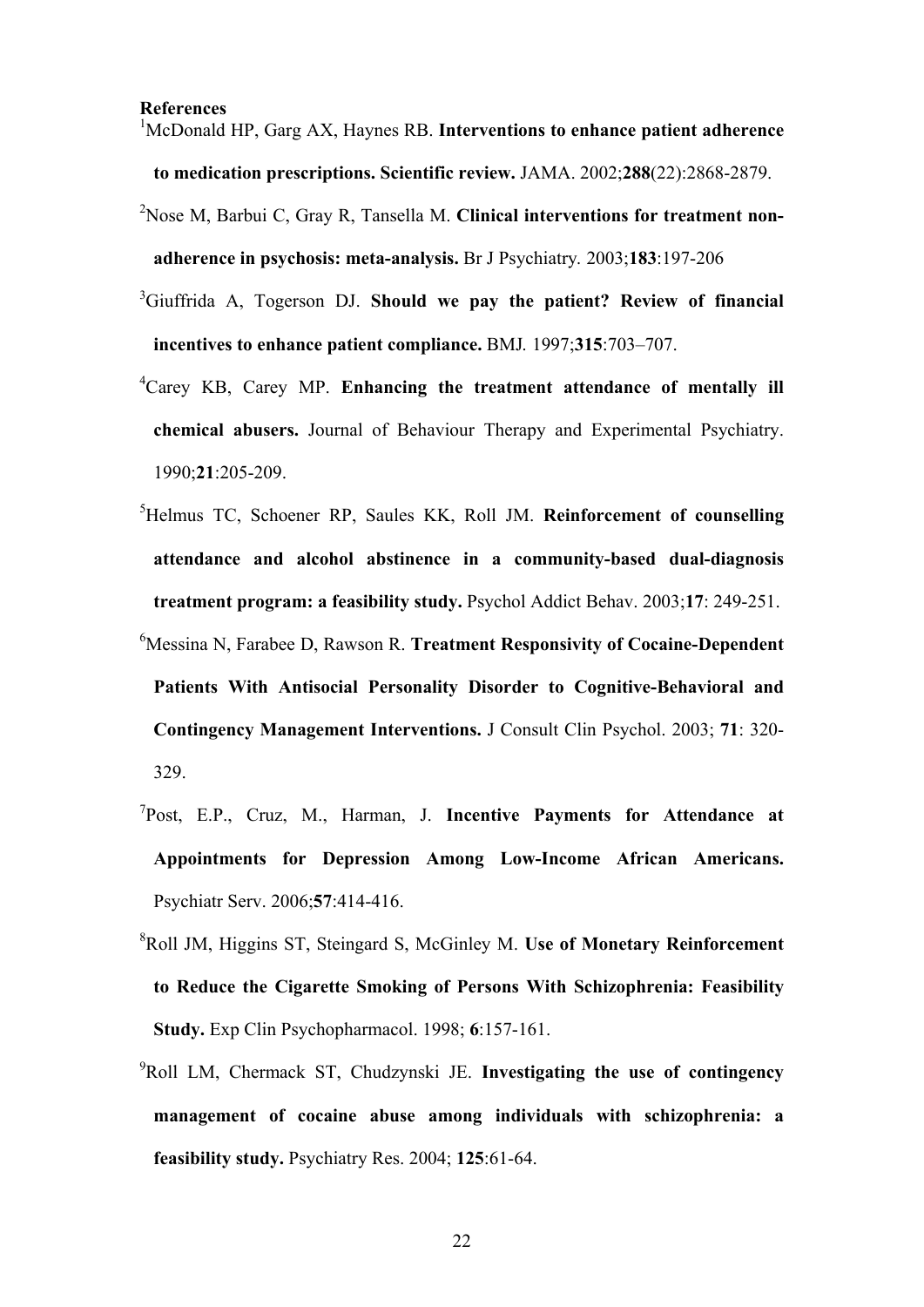- <sup>10</sup>Shaner A, Roberts LJ, Eckman TA. **Monetary reinforcement of abstinence from cocaine among mentally ill patients with cocaine dependence.** Psychiatr Serv. 1997;**48**:807-810.
- <sup>11</sup>Sigmon SC, Steingard S, Badger GJ, Anthony SL, Higgins ST. **Contingent reinforcement of marijuana abstinence among individuals with serious mental illness: a feasibility study.** Exp Clin Psychopharmacol. 2000; **8**:509-517.
- <sup>12</sup>Thyer BA, Irvine S, Santa CA. **Contingency management of exercise by chronic schizophrenics.** Percept Mot Skills**.**1984;**58**:419-25.
- <sup>13</sup>Tidey JW, O'Neill SC, Higgins ST. Contingent monetary reinforcement of **smoking reductions, with and without transdermal nicotine, in outpatients with schizophrenia.** Exp Clin Psychopharmacol. 2002;**10**: 241-247.
- <sup>14</sup>Tracy K, Babuscio T, Nich C, Kiluk B, Carroll KM, Petry NM, Rounsaville BJ. **Contingency management to reduce substance use in individuals who are**  homeless with co-occurring psychiatric disorders. Am J Drug Alcohol Abuse. 2007; **33**:253-258.
- <sup>15</sup>Olson PR, Greenberg DJ. **Effects of contingency-contracting and decisionmaking groups with chronic mental patients.** J Consult Clin Psychol. 1972;**38**(3):376-383.
- $16$ Drebbing CE, Van Ormer A, Krebs C, Rosenheck R, Rounsaville B, Herz L, Penk W. **The impact of enhanced incentives on vocational rehabilitation outcomes for dually diagnosed veterans.** J Appl Behav Anal. 2005;**38**:359-372.
- <sup>17</sup>Claassen D, Fakhoury WK, Ford R, Priebe S. **Money for medication: Financial incentives to improve medication adherence in assertive outreach.** Psychiatr Bull R Coll Psychiatr.2007;**31**:4-7.
- <sup>18</sup>Claassen D. **Financial incentives for antipsychotic depot medication: ethical issues.** J Med Ethics*.* 2007;**33**:189-193.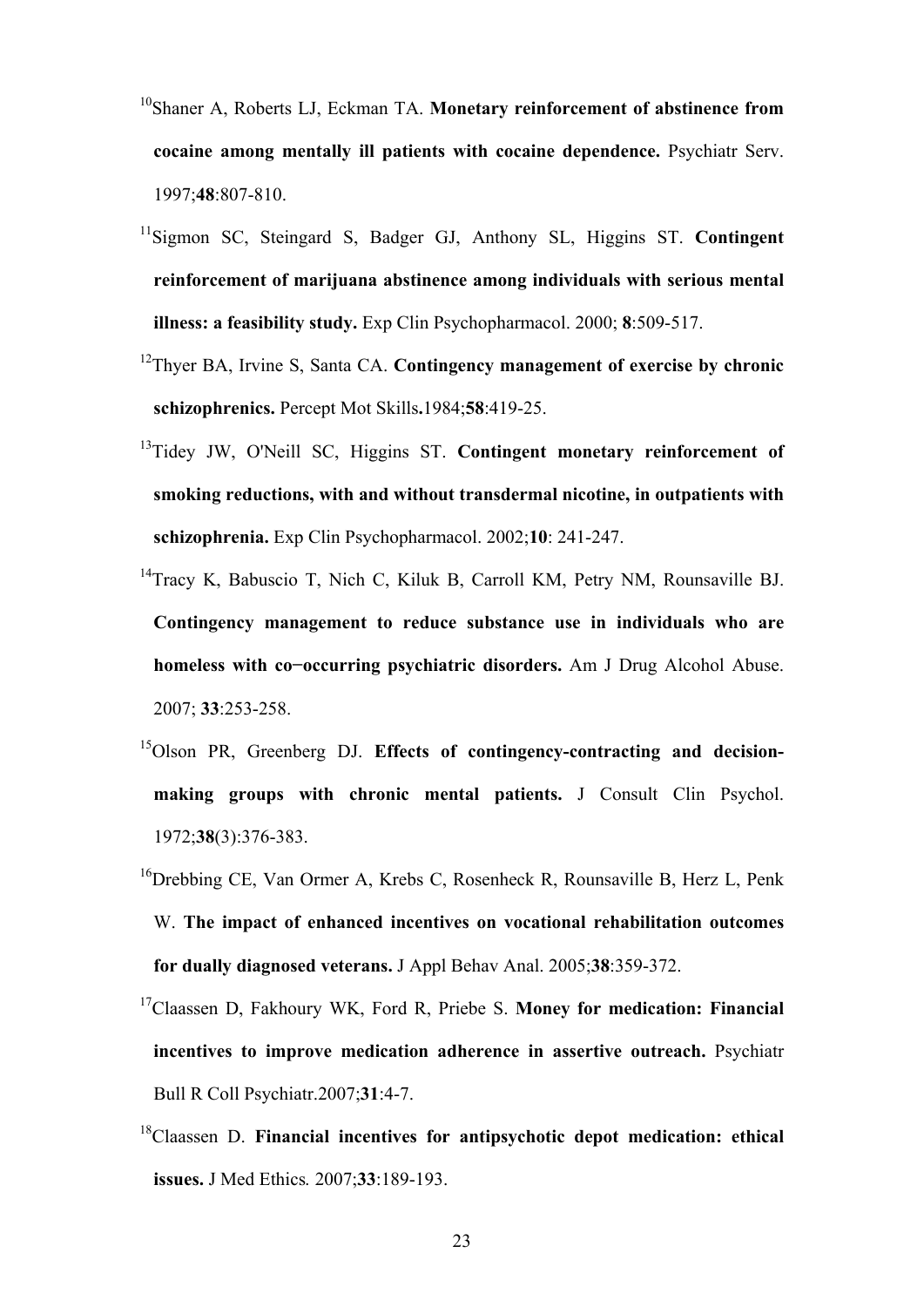- <sup>19</sup>Beauchamp TL. **Methods and principles in biomedical ethics.** J Med Ethics. 2003;**29**:269–74.
- <sup>20</sup>Remington G, Kwon J, Collins A, Laporte D, Mann S, Christensen B. **The use of electronic monitoring (MEMS) to evaluate antipsychotic compliance in outpatients with schizophrenia.** Schizophr Res. 2007; **90**:229-237.
- <sup>21</sup>Guy W. Clinical Global Impressions. **ECDEU Assessment Manual for Psychopharmacology, revised** (DHEW Publ No ADM 76-338). National Institute of Mental Health: Rockville, MD. pp 218–222;1976.
- <sup>22</sup>Priebe S, McCabe R, Bullenkamp J. et al. **Structured patient-clinician communication and one-year outcome in community mental health care: A cluster randomised controlled trial.** Br J Psychiatry. 2007;**191**: 420-426.
- <sup>23</sup>Gharabawi GM, Greenspan A, Rupnow MFT, Kosik-Gonzalez C, Bossie CA, Zhu Y, Kalali AH, Awad AG. **Reduction in psychotic symptoms as a predictor of patient satisfaction with antipsychotic medication in schizophrenia**. BMC Psychiatry. 2006;**20**;6:45.
- <sup>24</sup>Mangalore R, Knapp M, Jenkins R. **Income-related inequality in mental health in Britain: the concentration index approach.** Psychol Med. 2007;**37**:1037-1045.
- $^{25}$ Eldridge S, Ashby D. Statistical Concepts (Master Classes in Primary Care Research) (No 3) London: Royal College of General Practitioners; 2000.
- <sup>26</sup>Eldridge S., Ashby D., and Kerry S. **Sample size for cluster randomised trials: effects of coefficient of variation of cluster size and analysis method.** Int J Epidemiol. 2006;**35**:1292-1300.

# Figure legend

Figure 1: This figure displays the CONSORT Flow Diagram.